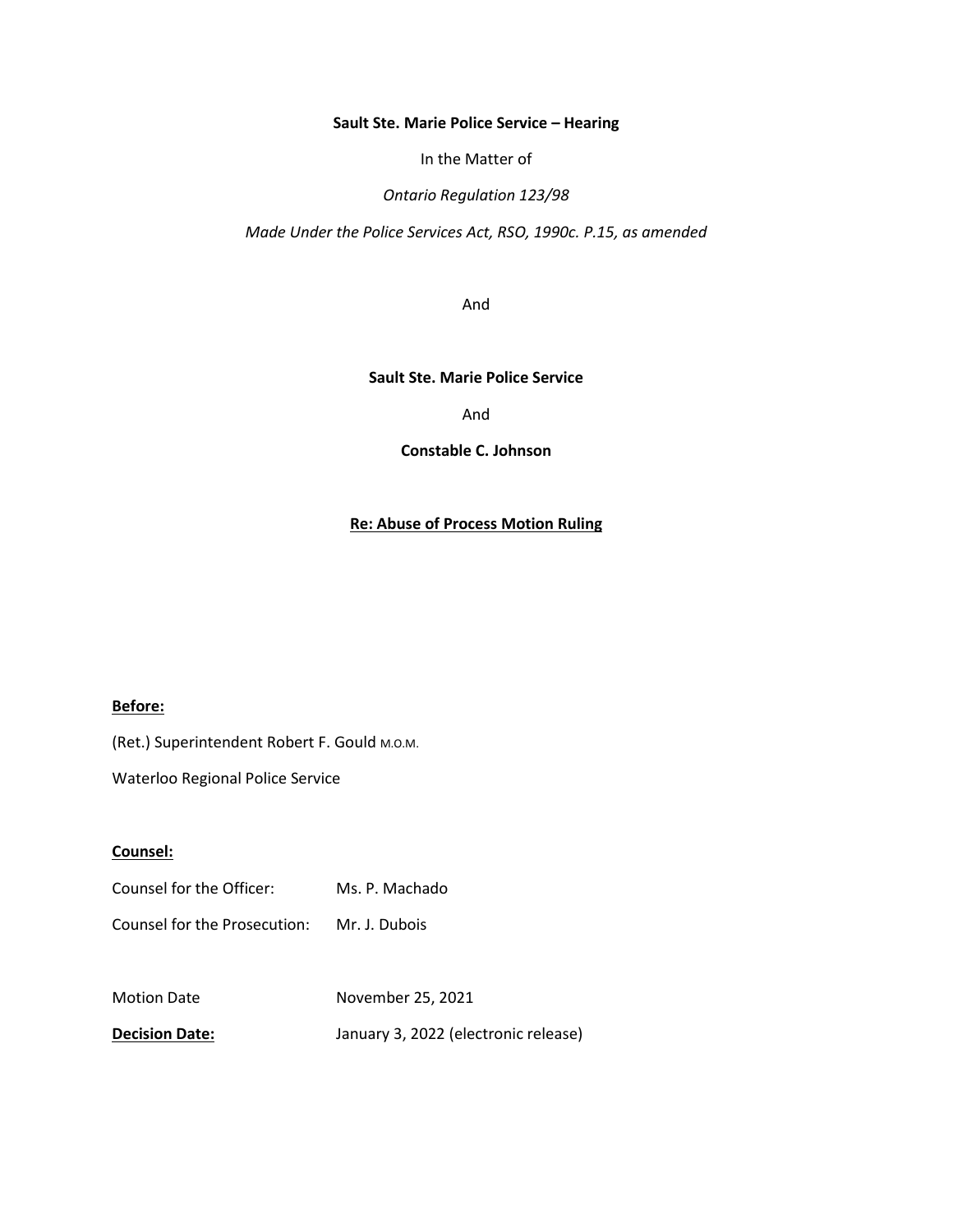### PART 1 - OVERVIEW

### **Background**

The subject Officer of this Tribunal, Constable C. Johnson [*JOHNSON*], a sworn police officer with Sault Ste. Marie Police Service [*SERVICE*], has filed a Motion for an order of stay, resulting from an abuse of process by the *Respondent*. The Motion was heard verbally on November 25, 2021, on its merits.

*JOHNSON* is alleged to have committed ten (10) counts of misconduct contrary to the Police Services Act of Ontario [*PSA*].

*JOHNSON* stands accused of misconduct *Corrupt Practice on or about July 7, 2020, you improperly used your character and position as a member of the Sault Ste. Marie Police Service for private advantage in relation to the public complainant and/or members of her family, constituting an offence against discipline, Corrupt Practice, as prescribed in section 2 (1) (f) (v) of the code of conduct Regulation 268/10 as amended.*

*JOHNSON* stands accused of misconduct*, Discreditable Conduct on or about July 7, 2020, and in relation to the public complainant and/or other members of her family you acted in a disorderly manner or in a manner prejudicial to discipline or likely to bring discredit upon the reputation of the Sault Ste. Marie Police Service constituting an offence against discipline, Discreditable Conduct, as prescribed in section 2 (1) (a) (xi) of the Code of Conduct, Ontario Regulation 268/10, as amended.*

*JOHNSON* stands accused of misconduct*, Discreditable Conduct on or about July 7, 2020, you acted in a disorderly manner or in a manner prejudicial to discipline or likely to bring discredit upon the reputation of the Sault Ste. Marie Police Service, namely using MTO/ISS site to gain information on the public complainant, constituting an offence against discipline, Discreditable Conduct, as prescribed in section 2 (1) (a) (xi) of the Code of Conduct, Ontario Regulation 268/10, as amended.*

*JOHNSON* stands accused of misconduct, Discreditable Conduct *on or about July 7, 2020, you acted in a disorderly manner or in a manner prejudicial to discipline or likely to bring discredit upon the reputation of the Sault Ste. Marie Police Service, namely using the MTO/ISS site to gain information on the public complainant's son (Zachary), constituting an offence against discipline, Discreditable Conduct, as prescribed in section 2 (1) (a) (xi) of the Code of Conduct, Ontario Regulation 268/10, as amended.*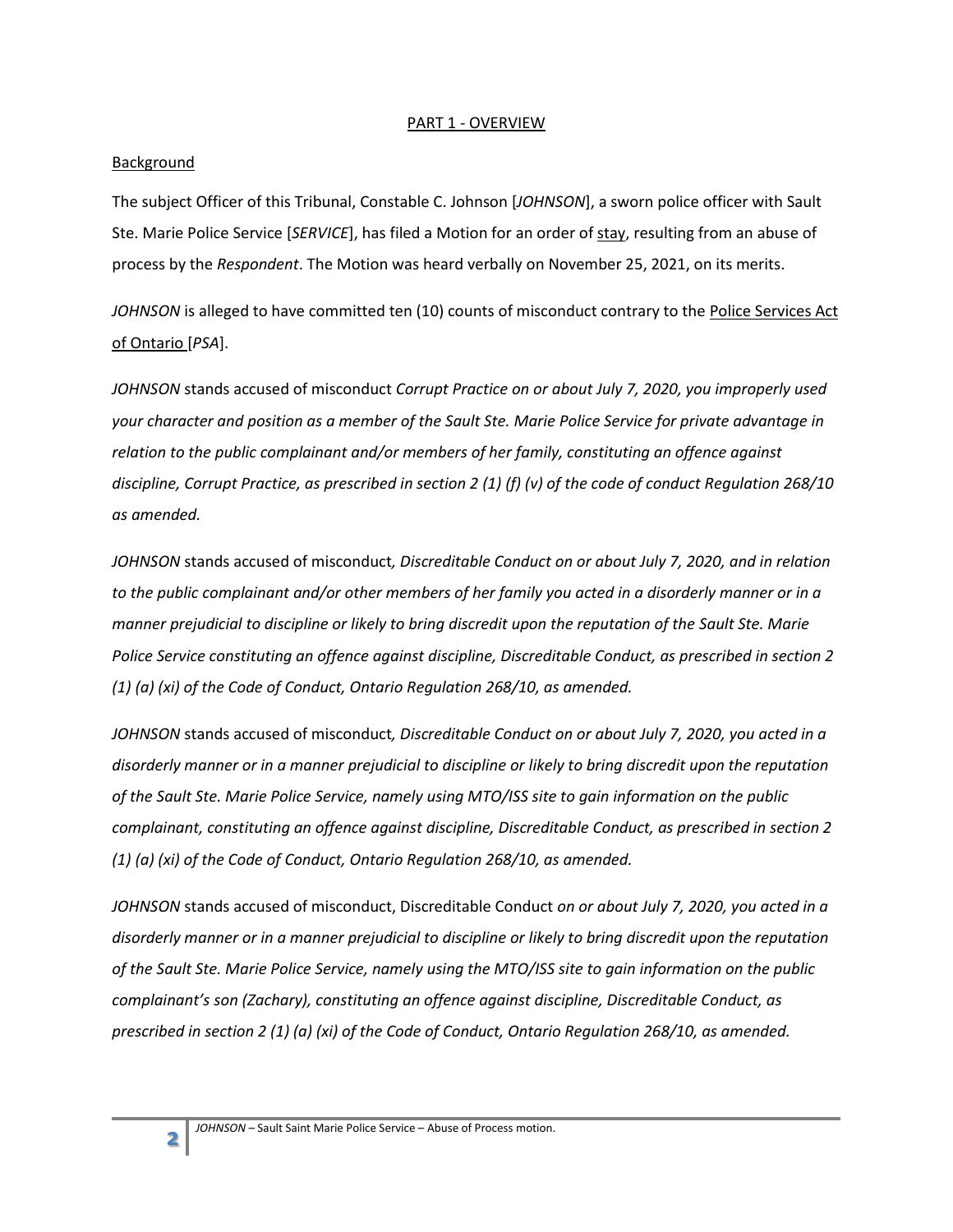*JOHNSON* stands accused of misconduct, Discreditable Conduct *on or about July 7, 2020, you acted in a disorderly manner or in a manner prejudicial to discipline or likely to bring discredit upon the reputation of the Sault Ste. Marie Police Service, namely using OPTIC NICH/RMS to gain information on the public complainant and/or other members of her family, constituting an offence against discipline, Discreditable Conduct, as prescribed in section 2 (1) (a) (xi) of the Code of Conduct, Ontario Regulation 268/10, as amended.*

*JOHNSON stands accused of misconduct, Deceit in that on or about July 7, 2020, you willfully or negligently made a false, misleading or inaccurate statement pertaining to official duties, namely relating to the creation of incident SM20015764, constituting an offence against discipline, Deceit, as prescribed in section 2 (1) (d) (ii) of the Code of Conduct, Regulation 268/10 as amended.*

*JOHNSON stands accused of misconduct, Deceit in that on or about July 7, 2020, you willfully or negligently made a false, misleading or inaccurate statement pertaining to official duties, namely relating to your duty note entries relating to incident SM20015764, constituting an offence against discipline, Deceit, as prescribed in section 2 (1) (d) (ii) of the Code of Conduct, Regulation 268/10 as amended.*

*JOHNSON stands accused of misconduct, Deceit in that on or about July 7, 2020, you willfully or negligently made a false, misleading or inaccurate statement pertaining to official duties, namely relating to a communication sent to the Alternate Response Unit relating to incident SM20015764, constituting an offence against discipline, Deceit, as prescribed in section 2 (1) (d) (ii) of the Code of Conduct, Regulation 268/10 as amended.*

*JOHNSON stands accused of misconduct, Deceit in that on or about November 20, 2020, you willfully or negligently made a false, misleading or inaccurate statement pertaining to official duties, namely relating to your compelled written duty report in relation to OIPRD Complaint # E-202008262121129119, constituting an offence against discipline, Deceit, as prescribed in section 2 (1) (d) (ii) of the Code of Conduct, Regulation 268/10 as amended.*

*JOHNSON stands accused of misconduct, Deceit in that on or about January 6, 2021, you willfully or negligently made a false, misleading or inaccurate statement pertaining to official duties, namely relating to your compelled interview in relation to OIPRD Complaint # E-202008262121129119,* 

**3**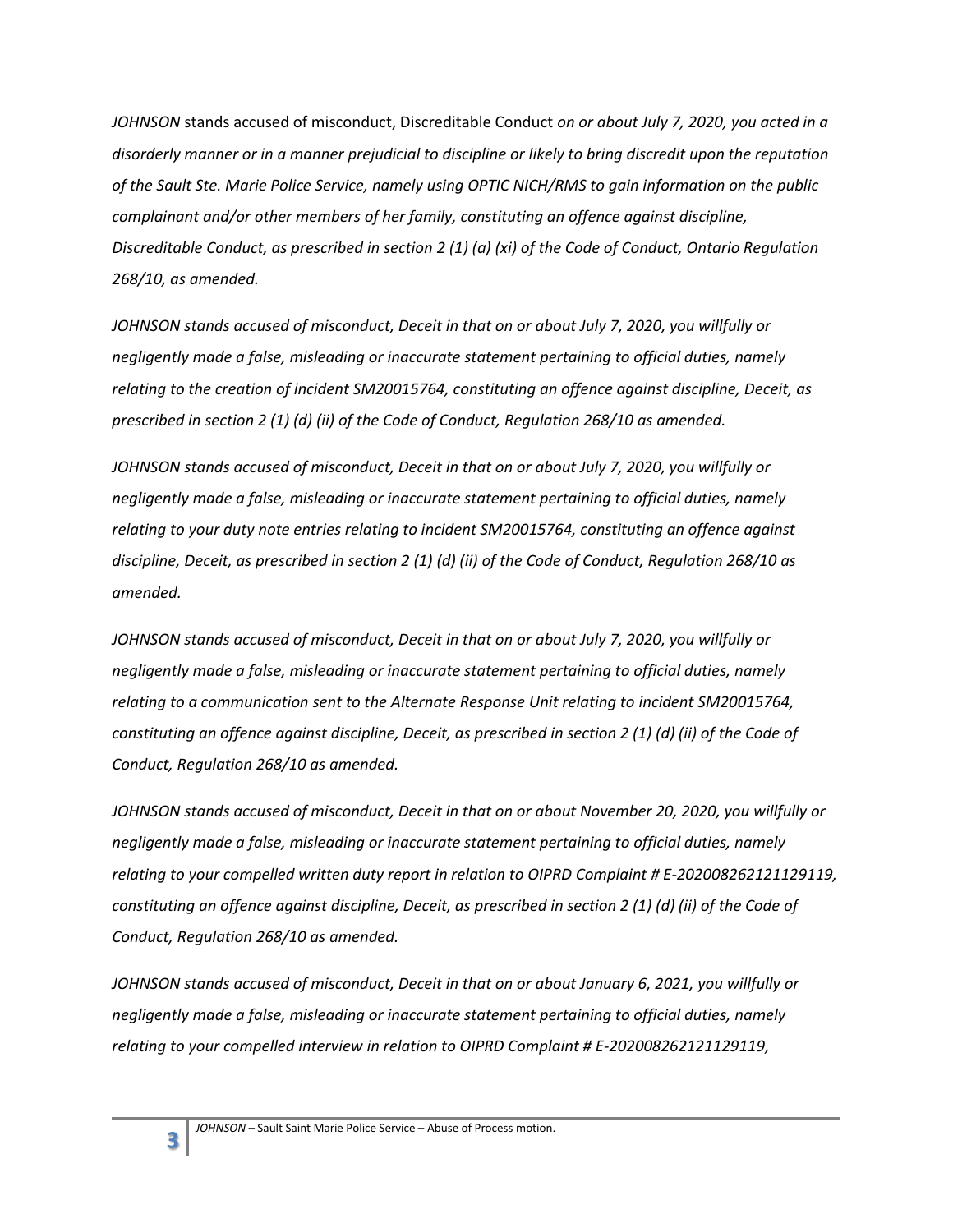*constituting an offence against discipline, Deceit, as prescribed in section 2 (1) (d) (ii) of the Code of Conduct, Regulation 268/10 as amended.*

This Motion asks for relief that an order of stay be awarded to *JOHNSON* resulting from an abuse of process (excerpt from Applicant's Notice of Motion);

- An order that the proceedings against the *Applicant* be stayed, based on an Abuse of Process by the *Respondent*.
- In the alternative, an order that Count 1, Count 6, Count 7, Count 8, Count 9, and Count 10 be withdrawn, proceeding only on Count 2, Count 3, Count 4, and Count 5, based on an Abuse of Process by the *Respondent*.

Parties to this Motion include *JOHNSON [Applicant],* and his Counsel, Ms. Machado, and Mr. Dubois, Prosecutor, the *Respondent* representing the *SERVICE*.

The *APPLICANT* alleges that the right to make full answer in defence was infringed as a result of the lack of full and timely disclosure caused by the *Respondent*.

In the record of Motion provided by the *Applicant,* one hundred and nine (109) grounds are explained. The documentary evidence attached to the Motion Record has approximately forty-seven (47) tabs of documents and case books indicate that thirty-four (34) cases are to be relied upon.

In reply to the Abuse of Process Motion and stay request by the *Applicant,* the *Respondent* submits;

- That the *Applicant* has not indicated that any prejudice has occurred or would occur, and a stay is without merit. A stay is warranted only in the clearest of cases where the conscience of the community would be shocked by the abuse of process. This is not a case for this conclusion.
- Any technicality does not reach the high level required to trigger a stay.
- The argument by the *Applicant* is better suited after the Hearing proper, when an argument can be made to the weight of the evidence presented.

The *Respondent* has provided a factum in reply, along with two (2) volumes of affidavits containing forty-seven (47) documents, a book of Prosecutor documents containing twenty-six (26) tabs, a Motion record containing thirty-four documents, and three (3) volumes of authorities totaling forty (40) cases.

Items received by the Tribunal from the parties include;

**4**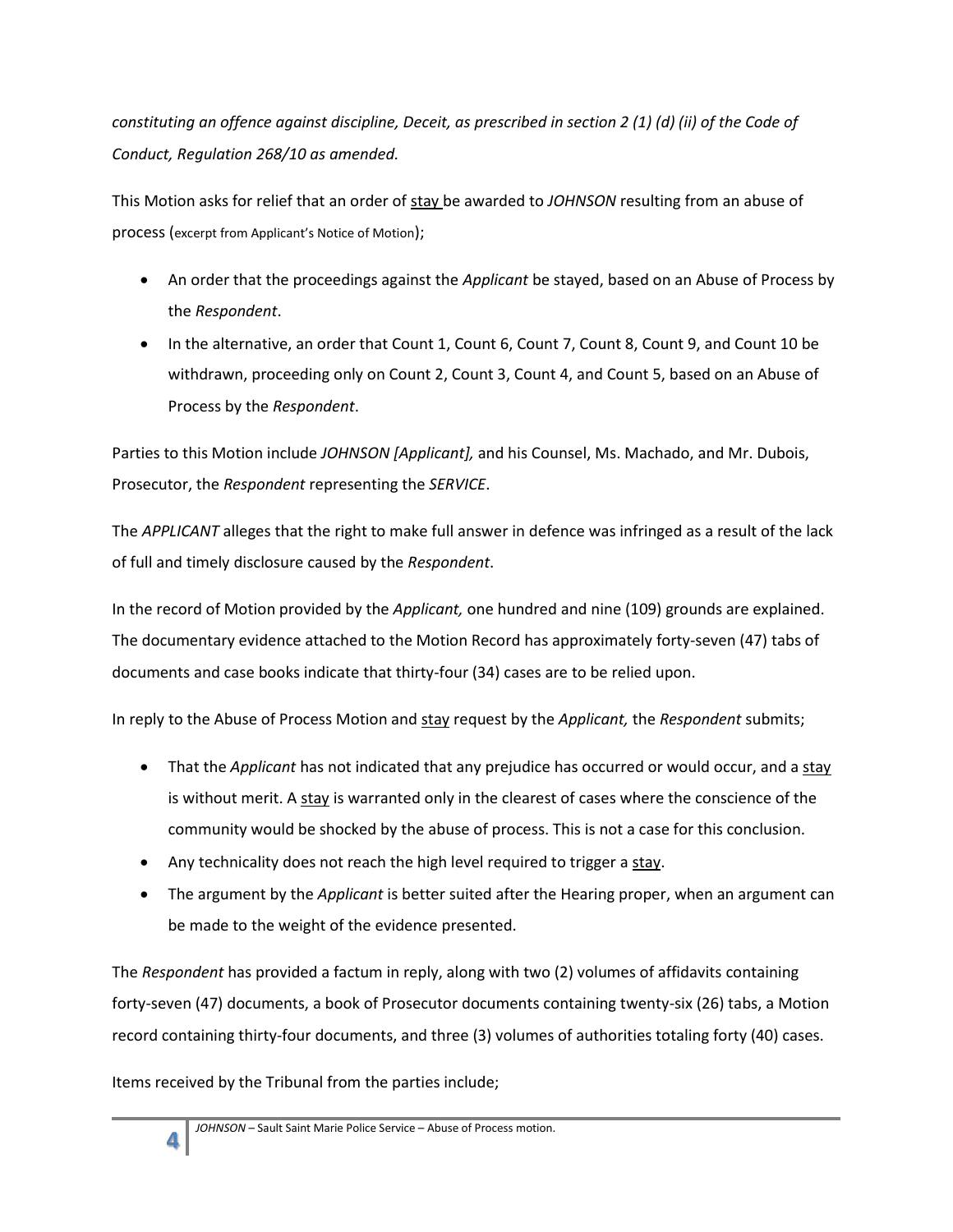# *Applicant*

- 1. Factum
- 2. Motion Record
- 3. Brief of Authorities Tab 1-5
- 4. Book of Authorities 1 Tab 1-13
- 5. Book of Authorities 2 Tab 14-19
- 6. Book of Authorities 3 Tab 20-34

# *Respondent*

- 1. Factum in Reply
- 2. Motion Records Book 1 tab A 1-6, B1-28
- 3. Book of Authorities Book 1 Tab 1-14
- 4. Book of Authorities Book 2 Tab 15-25
- 5. Book of Authorities Book 3 Tab 26-40
- 6. Prosecutor's Documents Tab 1-26
- 7. Affidavit Book 1 Tab 1-28
- 8. Affidavit Book 2 Tab 29-47

The parties have provided supporting case materials/written arguments and made oral submissions in support of their respective positions on this Motion on November 25, 2021. I have considered all of the presented information and took time reflecting on the issues.

I find that this Motion can be parsed into a number of themes. The *Applicant* believes that an abuse of process is evident based on:

- 1. The lack of timely production of documents.
- 2. The lack of a proper investigation into the alleged misconducts.
- 3. The lack of providing radio transmission data.
- 4. The loss of the ability to recover radio transmission data as a result of a third-party ransomware attack on the computer files at the *SERVICE*.

The *Applicant* contends that the breach of obligation by the *Respondent* and *SERVICE* supports an abuse of process and that this breach is to a degree such that the *Applicant* was not/will not be afforded procedural fairness and a stay is the only conclusion.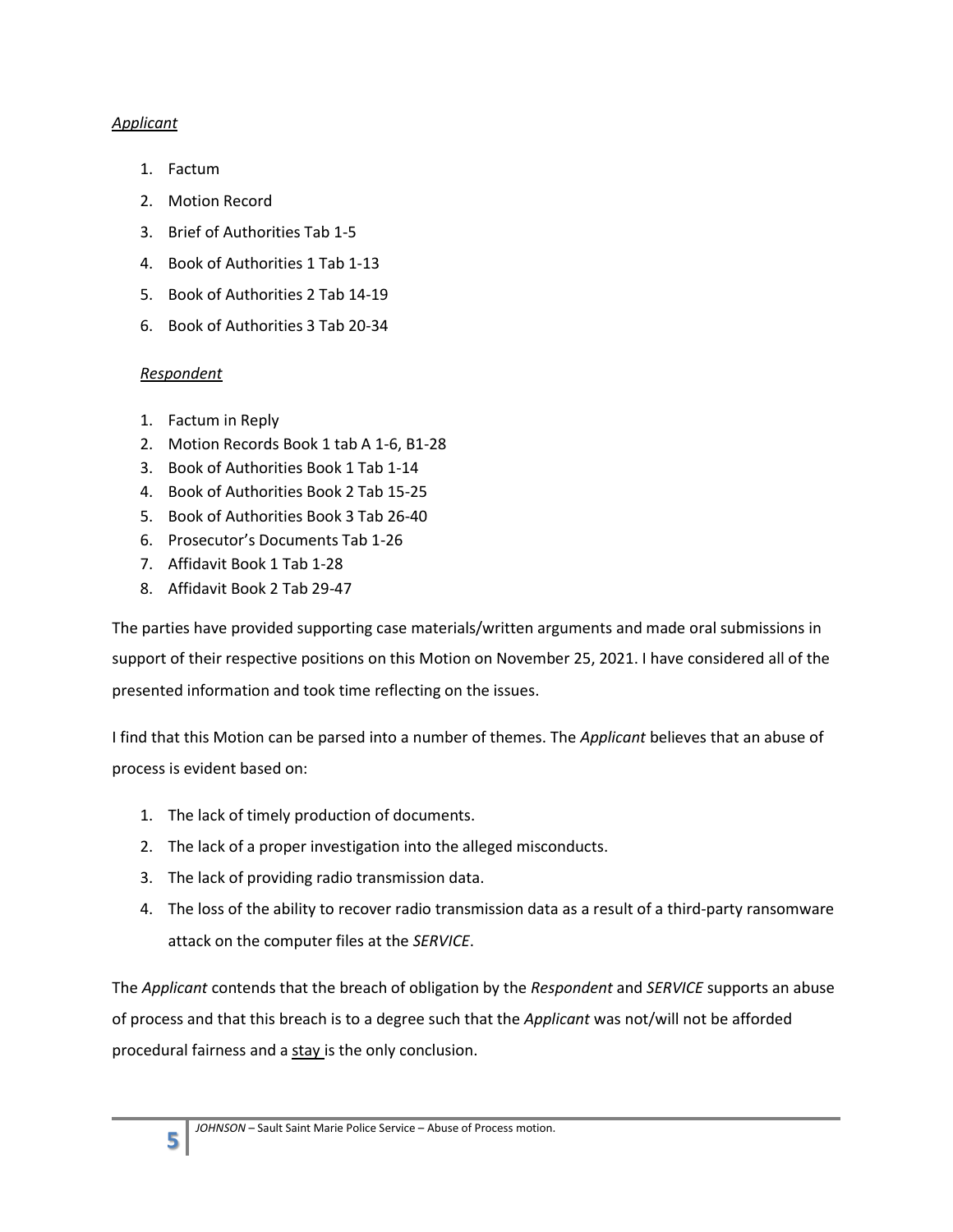## **Finding**

I do not find in favour of the *Applicant.* An abuse of process has not been proven and therefore a stay of proceedings is not supported. Fairness to the *Applicant* has not been found to have been compromised. This proceeding can and should continue as the *Applicant's* argument has not swayed me that I can support their request as outlined in the Motion record.

The Motion for me to stay the proceeding is dismissed with the acknowledgement that I reserve my decision particular to the prejudice to the *Applicant* from lost radio transmissions until the Hearing proper when I can weigh this evidence against the entirety of evidence.

# **Part II: THE MOTION**

# Witness Evidence

There was none.

## Party Positions

The following are not complete summaries but are intended to focus on the pertinent arguments by the parties considered by the Tribunal in deciding on the Motion. The summaries that follow are taken from the verbal arguments on November 25, 2021, and the written materials provided by the parties.

# *Applicant* Position

Ms. Machado commenced the *Applicant's* verbal argument by stating that the Motion can be parsed into themes and is asking for a stay direction from the Tribunal under the Statutory Powers Procedure Act [*SPPA*] section 23. (1) for an Abuse of Process.

*"A tribunal may make such orders or give direction in proceedings before it as it considers proper to prevent abuse of processes".*

The main themes identified by the *Applicant,* as outlined in the Motion record;

 Full disclosure of incoming calls to the *SERVICE* was not provided when requested on July 7, 2020.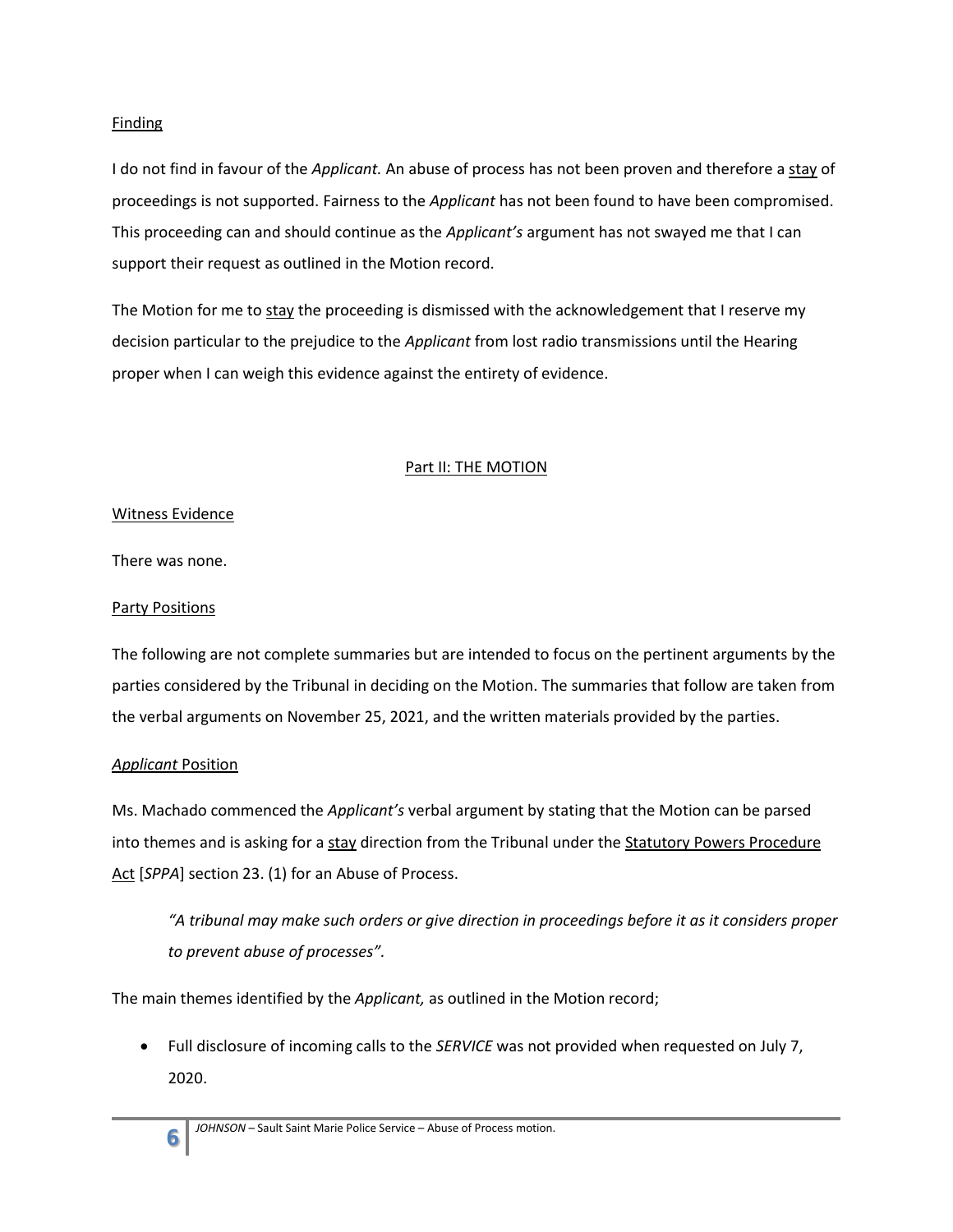- Radio dispatch recordings were not reviewed or provided when requested on July 7, 2020.
- A full and fair investigation into the misconduct was not done by the *SERVICE*.
- Disclosure has come in late at times (just prior to the commencement of a Hearing date) and at other times in piecemeal.

The only remedy is to stay or dismiss the proceeding to satisfy the need for Natural Justice and Procedural Fairness. The *Applicant* has been irreparably harmed by the abuse of process and cannot make full answer in defence to the allegations of misconduct. Any continuation of this proceeding would constitute an ongoing abuse of process.

This matter is a very serious one, as the allegations include Deceit, Discreditable Conduct, and Corrupt Practice. Additionally, *JOHNSON* was charged criminally in respect to the same facts as we have here in this matter. The *RESPONDENT* has advised that the *SERVICE* is seeking dismissal of the *Applicant* from the *SERVICE*.

The *Applicant,* in their Motion record and documents, has provided the Tribunal with four (4) affidavits, which include;

- Susan Board Law Clerk for Machado Law Professional Corporation.
- Brad Baber Vice President of the Sault Ste. Marie Police Association.
- Josh Teresinski President of the Sault Ste. Marie Police Association.
- Constable Craig Johnson Sault Ste. Marie Police Service

These affidavits outlined the information that the *Applicant* relies on and have been produced to support the request for a stay. The affidavit information is outlined below (in summary accent added).

The Susan Board affidavit outlines all correspondence between the *Applicant's* Counsel and the *Respondent*. These documents and photocopies of emails are enclosed in the Motion Record and encompass forty-five (45) tabs A-UU.

The Brad Baber affidavit includes statements about policy 3.02 at the *SERVICE* and, in paragraph 14, the affiant confirms that dispatch radio calls that are recorded may pick-up background calls answered at the Duty Desk.

The Josh Teresinski affidavit includes the same information as outlined by Brad Baber with the exception of paragraphs, 1, 2, and 16.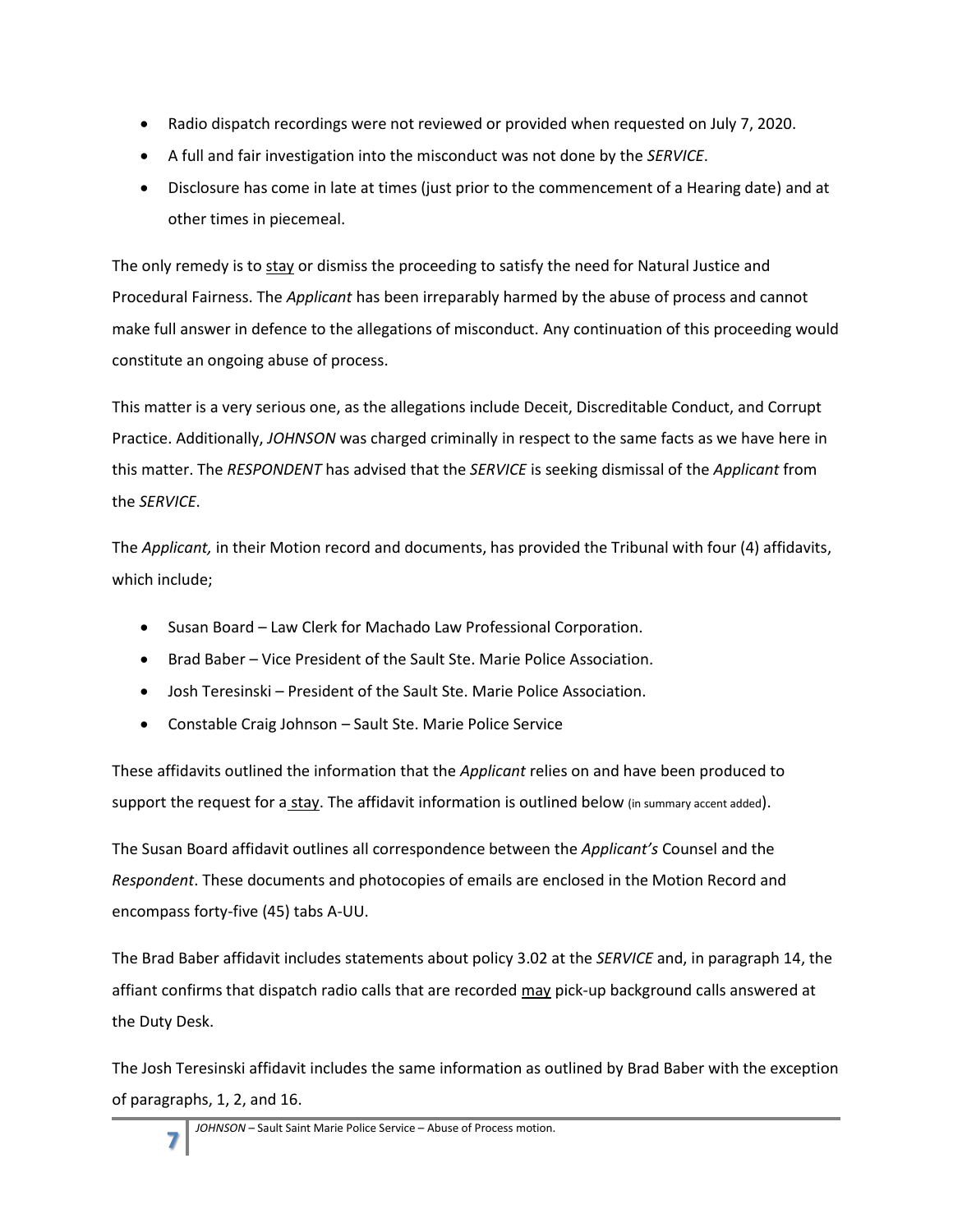The Craig Johnson affidavit includes 35 paragraphs of information which detail work history, medical information, and the impact of this misconduct proceedings on his person.

In the *Applicant's* factum, the following are identified as the "overview" reasons for the Motion and are best stated to assist the reader in understanding the request for a dismissal of the Hearing or a stay; (in summary)

- 1. The *Respondent* failed to disclose all recordings of incoming calls to the police station on July 7, 2020.
- 2. The *Respondent* has consistently failed to provide disclosure in a timely fashion.
- 3. The *Respondent* has abdicated its duty to conduct a full and fair investigation.
- 4. The *Responden*t has failed to produce evidence that is relevant.

The *Applicant* outlined for the Tribunal the law respecting an abuse of process and made reference to the following cases in support of the argument to stay the *JOHNSON* proceeding.

In *R v. Regan*, the two (2) criteria for a stay were identified as: the prejudice caused by the abuse in question will be manifested, perpetuated or aggravated through the conduct of the trial, or by its outcome, and no other remedy is reasonably capable of removing that prejudice.

In *Forestall and Toronto Police Service,* a decision of the Hearings Officer spoke to the loss of evidence as one of the impacting reasons in allowing a stay.

In *R v. Jewitt* it spoke about how the fundamental principles of justice, a community's sense of fair play, must prevent an abuse of oppressive or vexatious proceedings.

*Peel Regional Police Service and Crane* references the *Blencoe* case which outlines that an unacceptable delay may amount to abuse of process and even when no unfairness has impacted the proceedings. Additionally, the law is clear that the Hearings Officer must consider whether an abuse of process has taken place before a matter can proceed.

In considering *R v. Young,* the *Applicant* suggested that the Tribunal is to exercise its discretion necessary to stay the proceedings if the fundamental principles are violated.

In *Ramos and Toronto Police Service,* it was noted that where there would be significant damage to the public interest that outweighs any harm to the public in halting the proceedings, then the proceeding should be halted.

**8**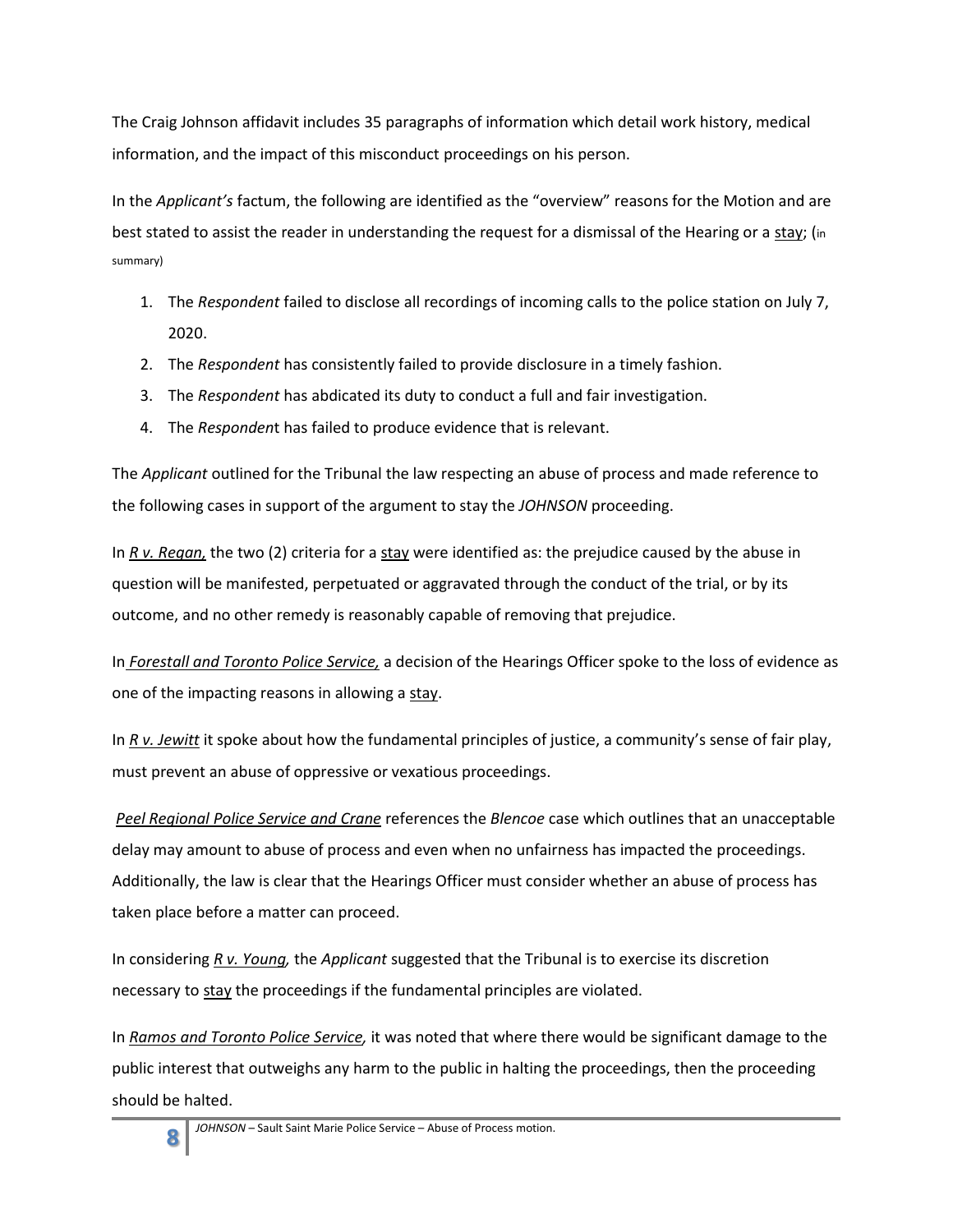The *Applicant* took the Tribunal to the concerns about the *Respondent's* lack of production and outlined the "Professional Conduct" expected of Counsel.

In *Gatemen and London Police Service*, it was pointed out that the *Ontario Civilian Police Commission* [*OCPC*] outlined the need to deal with employment concerns in a fair and consistent manner.

In *Horton and Ontario Provincial Police* [*OPP*], the *Applicant* identified that in a case in which dismissal is identified as a potential outcome, a high standard of justice is required.

In *Powers and London Police Service*, it was outlined that *OCPC* stated that in administrative law an abuse of process is about protecting people from unfair treatment.

The *Applicant* argued that the misconduct of deceit requires the clearest of cases. The *Respondent* must prove that a false, misleading, or inaccurate statement was willfully or neglectfully made pertaining to their official duties, as explained in the *Perry and York Regional Police* and *Cate and Peel Regional Police Service* cases.

The *Applicant* explained that in *R v. Stinchcombe* the basic principles outlined in this case of disclosure requirements should be relied upon in administrative matters. The *Respondent* did not include the radio dispatch recordings in production, nor did they review them. The *Applicant* questions how they can be deemed irrelevant if they were not reviewed. It is reasonably possible that these records could be useful to the *Applican*t. The assessment of these records is no longer possible as they have been lost. The ability of the *Applicant* to make full answer in defence is impaired.

The *Applicant* highlighted their concern that Sgt. Miron's notes were held by the *Respondent* and only disclosed on October 19, 2021. It was argued that Sgt. Miron does not have client privilege because he was working on tasks assigned by the Prosecutor. The *Applicant* points out that it's a moot point now as the Sergeant`s notes were disclosed by the *Respondent*.

The *Applicant* points out that the lack of production and timing of other production, including the lastminute attempts at accounting for incomplete production, only served to prejudice the *Applicant'*s ability to make full answer in defence. The prejudice is of such a degree that the public's sense of decency and fairness has been impacted.

The rules of natural justice and procedural fairness were explained to the Tribunal by the *Applicant* on pages 35-36 of the factum, in which the *PSA* and *SPPA* were also exemplified.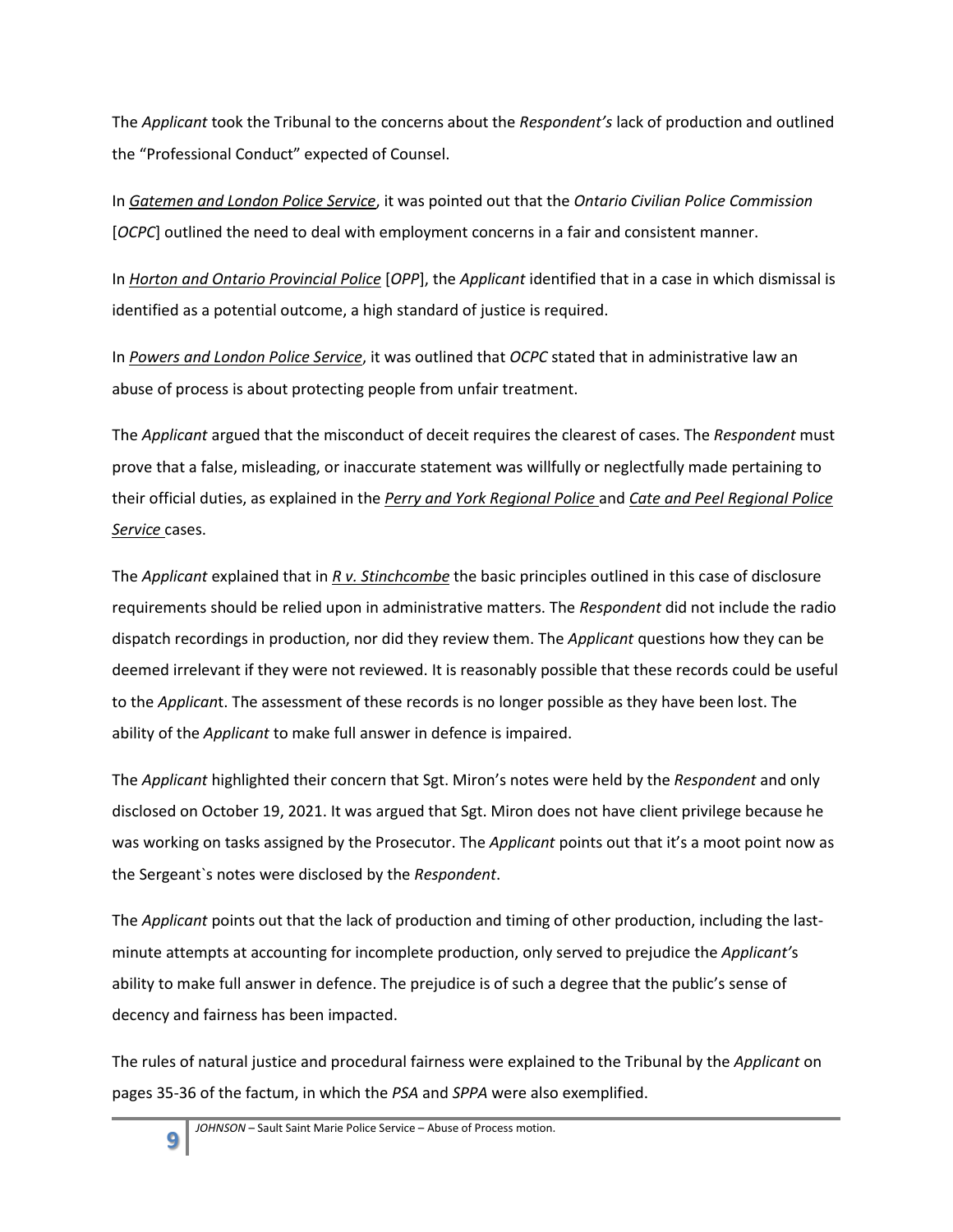In *Durham Regional Police Association and Durham Regional Police Senior Officers Association and Durham Regional Police Service*, the *Applicant* drew the Tribunal to the four (4) test criteria involving production on page 38 of the factum.

The *Applicant* suggested that all the recordings, including the radio transmissions, should have been produced, or at the very least reviewed. The *Applicant* went on to identify that the non-production of the material sought, or not reviewed by the *SERVICE*, establishes a clear case that an abuse of process is evident. Now that the radio transmissions are lost and cannot be produced, an egregious breach of the duty of fairness has occurred. Only a stay can remedy as the Tribunal must make a finding on clear and convincing, weighty and reliable evidence in deciding a matter, as indicated in the *Carmichael and OPP*  case. The *Applicant* drew the Tribunal`s attention to the decision by Hearing Officer Walton in the *Crane and Peel Regional Police Service* as a case similar to *JOHNSON*.

The *Applicant* concluded by outlining for the Tribunal case law that assisted in supporting the request for stay.

# Respondent's Position

The *Respondent* began their argument by identifying the misconducts that *JOHNSON* is alleged to have violated and noted that the central issue surrounds the fabrication of an anonymous traffic complaint by *JOHNSON*. *JOHNSON* describes that he received a phone call while working at the duty desk on July 7, 2020, from an anonymous caller reporting a traffic issue involving a motorcycle. A traffic warning notice was sent to the public complainant as a result of the creation of a *SERVICE* occurrence by *JOHNSON* in respect to the anonymous caller's complaint.

The *Respondent,* in their Motion reply record and documents, has provided the Tribunal with two (2) affidavits, which include;

- Sandra MacKinnon Information clerk at the *SERVICE*.
- Anne Gillis Legal Assistant with Perley–Robertson, Hill & McDougall LLP.

The *Respondent* described in great detail how the "Commlog" systems work at the *SERVICE*. In brief, it was explained that any phone calls being received at the *SERVICE*'s dispatch center, Central Emergency Reporting Bureau [*CERB*], are recorded by this system which assigns a log number to each incoming call. This includes certain *SERVICE* telephones that are part of the Komutel system of recording incoming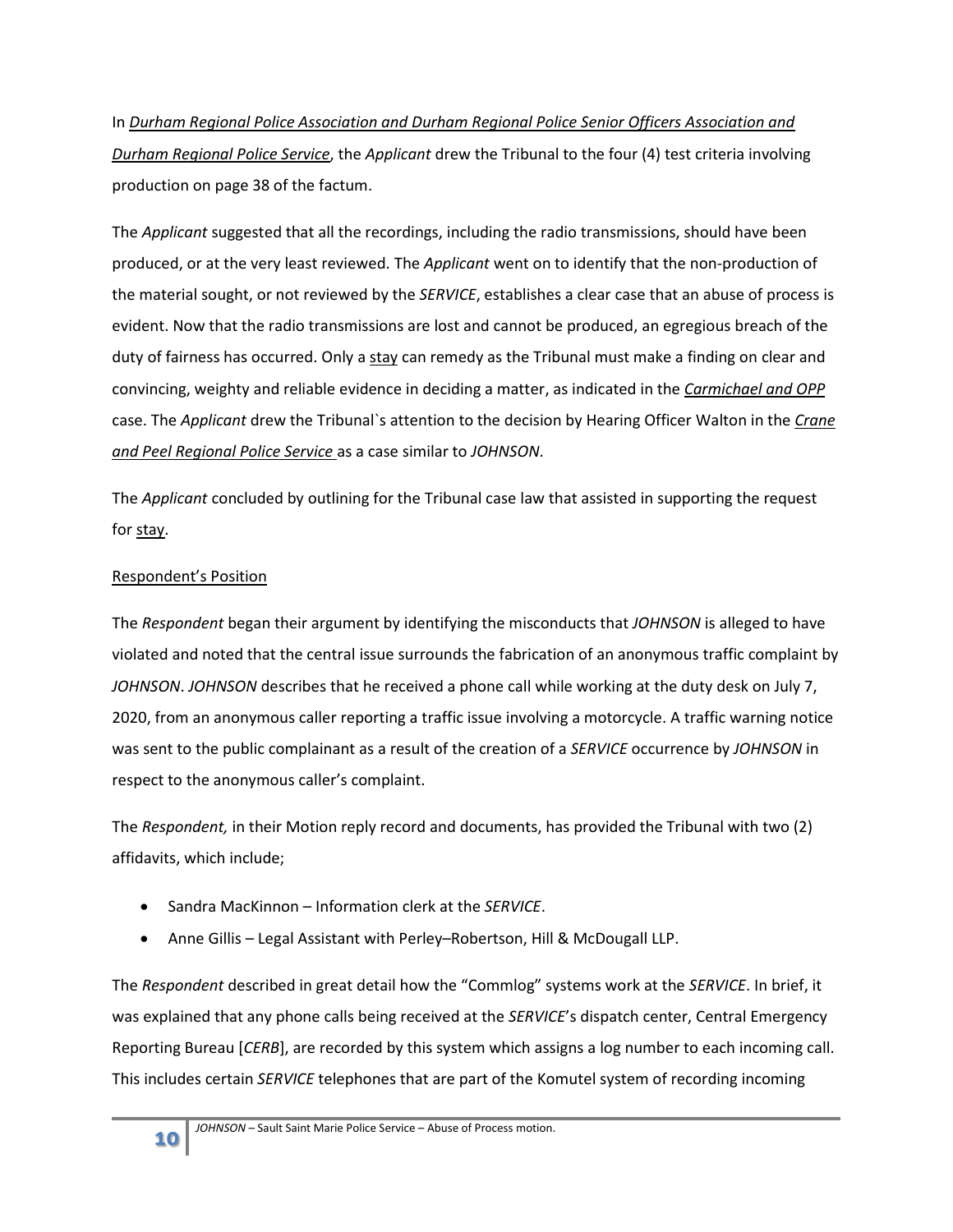data. It is noted that the duty desk phone is one such location in which the phone is recorded. Additionally, the internal *SERVICE* paging system is also recorded under the same program. All of these recordings, Commlogs, were reviewed and produced to the *Applicant*. The *Respondent* acknowledged that police radio transmissions, although also recorded, were not part of the review and therefore not produced. These assertions by the *Respondent* are confirmed in the affidavits of Sandra McKinnon and Anne Gillis.

The *Respondent* confirms that the systems data (Commlogs) was reviewed by Sandra McKinnon, Staff Sergeant Bolduc, and Sergeant Miron and no anonymous incoming call alleged to have been received by *JOHNSON* was recorded during the date and time range searched.

The *Respondent* contends that the majority of the production was delivered to the *Applicant* on April 23, 2021. There were several follow-up requests from the *Applicant* for additional production. The DVD containing a recording of 311 incoming calls (Commlogs) to the *SERVICE* was sent to the *Applicant* on May 10, 2021, along with an explanation of what was contained on the DVD (incoming calls, internal pages, and internal calls to dispatch). The *Respondent* asserts that these were phone calls and not radio transmissions.

The large number of missing phone calls which are alleged by the *Applicant* do not exist as there are no missing calls from the production provided. The numbers associated to these recordings are not phone calls but rather radio transmissions. The *Respondent* identified that there were some back and forth emails between the parties over the DVD audio files and that the request by the *Applicant* was to discuss incoming calls from trunk lines and telephone numbers that called the station. The initial request did not particularize radio transmissions.

The Tribunal was made aware of a ransomware event that occurred at the *SERVICE* on August 26, 2021. This attack caused the loss of recordings of the *SERVICE`S* radio transmissions and other data (Commlogs), including those of July 7, 2020, which are subsequently deemed no longer retrievable.

The *Respondent* identified that the *Applicant* did not request the Commlogs of radio transmissions until October 18, 2021 and further suggested *it`s because they are not relevant to this matter*. A reply was provided to the *Applicant* within 24 hours of this request and outlined the *Respondent's* position on radio transmissions as being irrelevant to the misconduct.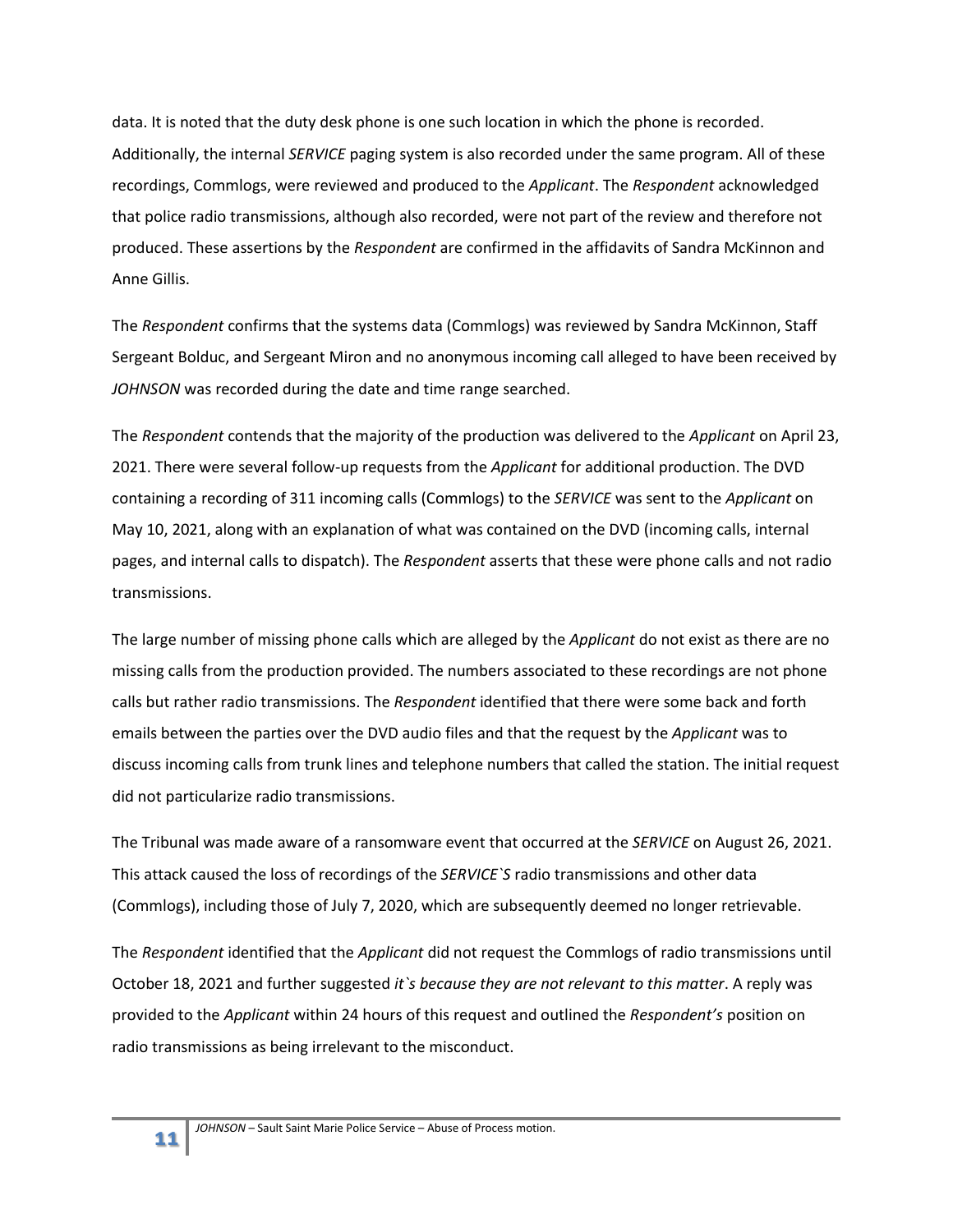The *Respondent* clarified that the last duty note of Sergeant Miron was made on October 19, 2021 and all notes were made available to the *Respondent* at that time. Those notes were subsequently provided to the *Applicant* on the same day. The emails between the parties will clearly indicate that the parties were working collectively to provide production and explain details in said production. The *Responden*t asserts that there is no missing production, with the exception of the radio transmissions from July 7, 2020, which were asked for on October 18, 2021 and are lost as a result of the ransomware attack in August.

The *Respondent* moved to identifying the law for the Tribunal and outlined that administrative law is not criminal law. *PSA* matters are labour relations issues and Prosecutors in administrative Tribunals are not Crown Attorneys. The Tribunal was directed to the below cases.

*Burnham v. Metropolitan Toronto Police SCC* announced that *PSA* matters are not penal proceedings within the purview of Section 11 of the Charter, nor are they criminal in nature.

In *Godfrey v. OPP*, a judicial review identified that discipline matters are essentially a matter of labour relations within the police force.

In *Williams and OPP*, the Commission identified that discipline hearings under the *PSA* are administrative proceedings directed at employment concerns. The Prosecutor does not speak for the Crown but is rather a representative of the employer.

The *Respondent* expressed concern that the *Applicant* characterized a *PSA* hearing as a professional regulatory hearing. The Tribunal should be aware that a *PSA* matter is about the discipline of an employee and not about the removal of a license as considered by a Regulatory Hearing.

In *Figueriras v. York Regional Police Service*, the *Respondent* identified that the public complaint system is to ensure transparency and enhance public confidence in the process. The Public Complainant is entitled to procedural fairness in consideration of whether a process is to be dismissed prior to a Hearing on its merit.

In *Krull and OPP, 2021, OCPC*, the *Respondent* pointed out, in paragraphs 23-27, the test for production. In paragraphs 28-29 some insight into privilege was exposed. The *Respondent* has identified that Sgt. Miron`s notes are privileged.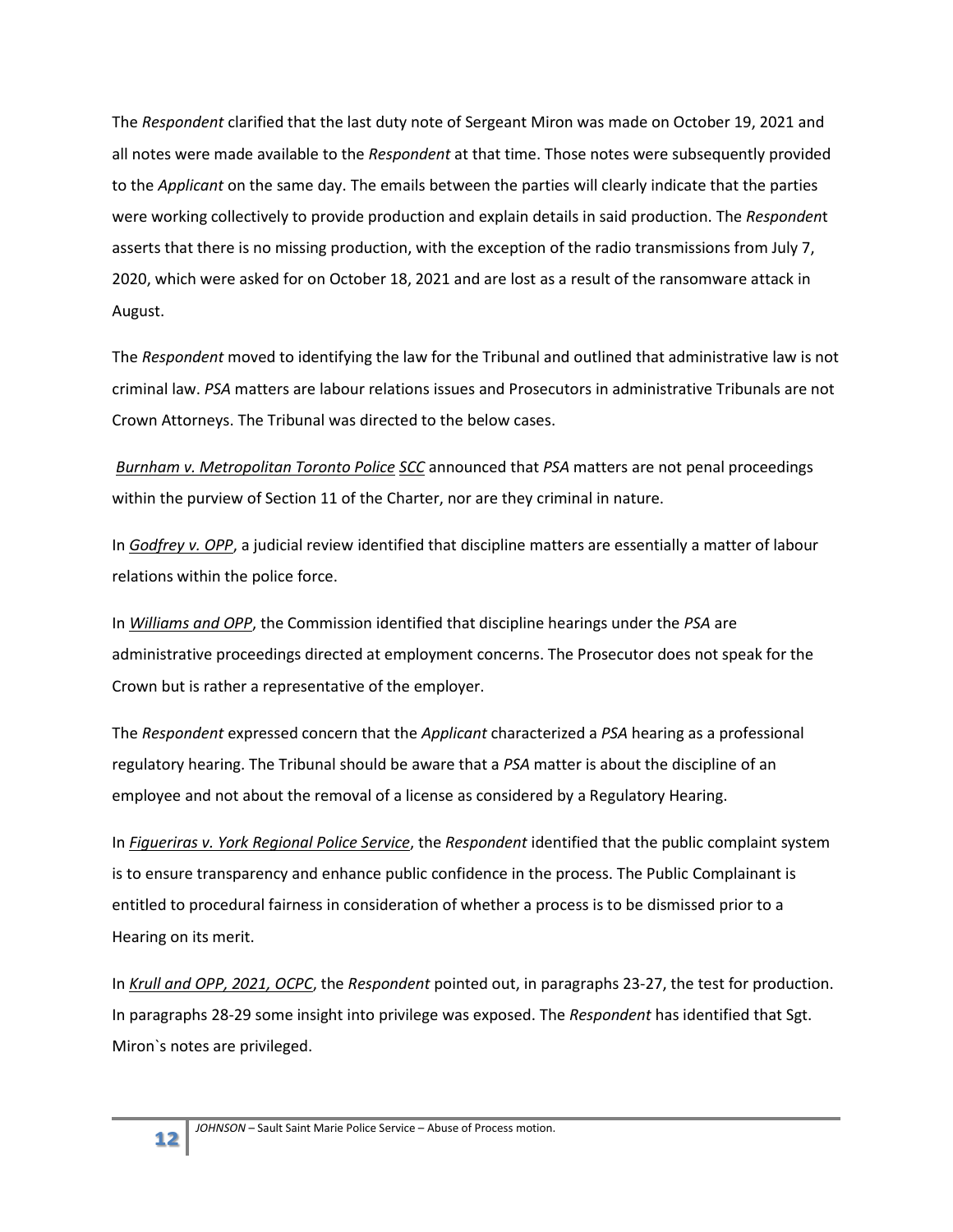The *Respondent* then explained that a stay for an abuse of process is an exceptional remedy and outlined the case of *Brazeau v. Morrell*, which outlined the concept of prejudice.

A number of cases were outlined for the Tribunal on pages 20-23 in the *Respondent'*s factum in reply which provided considerations for the Tribunal with respect to a stay of proceedings. These included: that a  $\frac{\text{stay}}{\text{is}}$  is considered in the clearest of cases; it must have caused an actual prejudice; must have an air of reality; and, must violate the public's sense of fairness.

The *Respondent* asserted that no prejudice has been identified by the *Applicant*. The matter is an administrative matter, the Charter does not apply, and the legislation that impacts on this matter is the *PSA* and *SPPA*.

A party cannot request production as a "fishing expedition" to see if they can discover a case but must particularize a request and connect the request to the matter (relevant). The *Respondent* identified the cases of *AFG Industries and A.B.G.W.I.U Loc 295* and *Cardi and Peel Regional Police Service* as outlining these concepts.

The *Respondent* commented that the *Applicant`s* suggestion that there was some possibility that the radio transmission recordings may have captured some part of the anonymous caller in question is speculative at best. The *Respondent* argued that it`s inconceivable, when we consider where *JOHNSON* received the anonymous phone call (duty desk) that the radio transmission recording would pick-up that conversation.

Additionally, the *Applicant* has identified late disclosure as a reason for the Motion. The *Respondent* took the Tribunal to a number of cases identified on pages 26-28 in the factum in reply and expressed that late disclosure does not warrant a stay of proceedings. In the *Cieslik* case cited by the *Applicant,* the delay was over years and 26 appearances and is not similar to what we have here in *JOHNSON*.

The loss of the radio transmission data has been explained and was in no way caused by the *SERVICE* or Prosecutor. The law is clear that only in the clearest of cases for lost evidence a stay is an exceptional remedy. The *Respondent* argues that, in the case of lost evidence, the trier of fact should make a determination on the lost evidence at the Hearing proper, when all the evidence is known, and not based on a preliminary Motion with minimal evidence. Only then can the circumstances surrounding the loss of evidence be analyzed appropriately.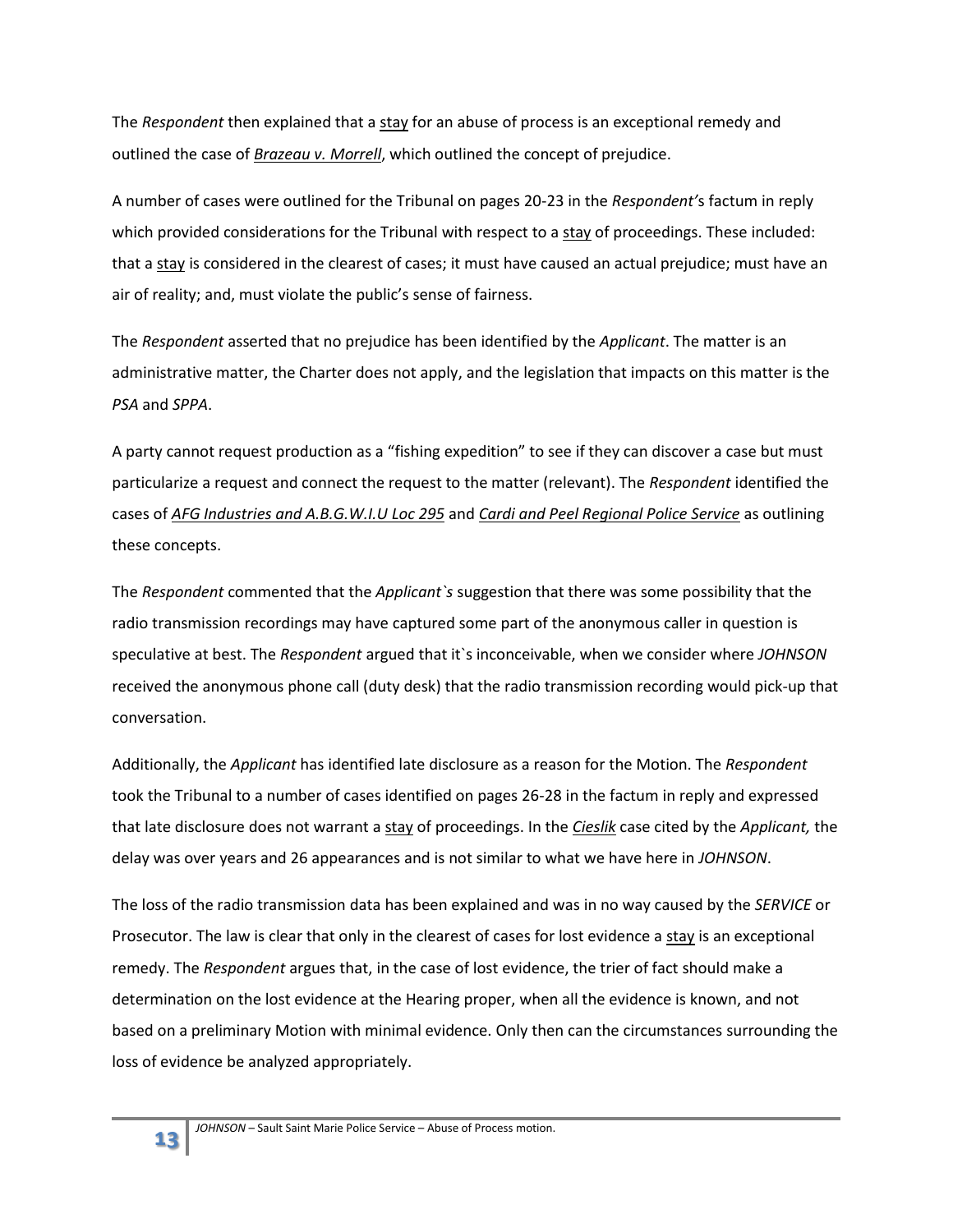In conclusion, the *Respondent* suggests that the *Applicant* is relying on speculative relevance that the radio transmission recording would be of assistance. No prejudice has been exposed that would inform a stay. The *Respondent* has met his obligation for production and the Motion for an abuse of process must be dismissed.

# Part III: ANALYSIS & FINDING

First and foremost, I would like to address my understanding of what an Administrative Hearing involving the *PSA* is about, as there was some discourse about Criminal principles between the parties' verbal arguments for this Motion. The issues to be decided in a *PSA* matter are administrative and do not contain penal consequence as in Criminal matters. They are employer and employee relationship matters. I acknowledge that the loss of one's position as a Police Officer can be difficult for a member and the case before the Tribunal has been identified by the *Respondent* as seeking dismissal. This fact does not elevate the matter to that of Criminal stature.

I note that many cases and arguments of the parties were centered on Criminal cases that enunciated principles for consideration in Criminal processes. A *PSA* matter is not a Criminal process and I want to be clear that, as such, Criminal principles are not binding on an Administrative Tribunal as the tests for a finding are separate and distinct considerations in a *PSA* matter from that of a Criminal case. The test in administrative proceedings is clear convincing evidence, as established by *PSA* jurisprudence.

I will not go into a lengthy discussion on this issue as I believe prior attempts at factoring in Criminal principles in other *PSA* cases have been appropriately enunciated already in the jurisprudence. Having said this, I acknowledge that at times, and in specific circumstances, I can gain some assistance and insight in reviewing a Criminal case and its directions.

# Issue of stay

To address any question of a stay, the Tribunal must first determine whether the abuse of process as indicated by the *Applicant* is substantiated and then whether this irregularity can be mitigated appropriately without a stay. As this is a *PSA* matter and therefore a labour relations issue, the Tribunal purports that the best way to deal with an abuse of process matter is to examine if there are irregularities that inform an abuse of process. If there are irregularities, the next step is to look at making order(s) that would satisfy the irregularity identified (if proven).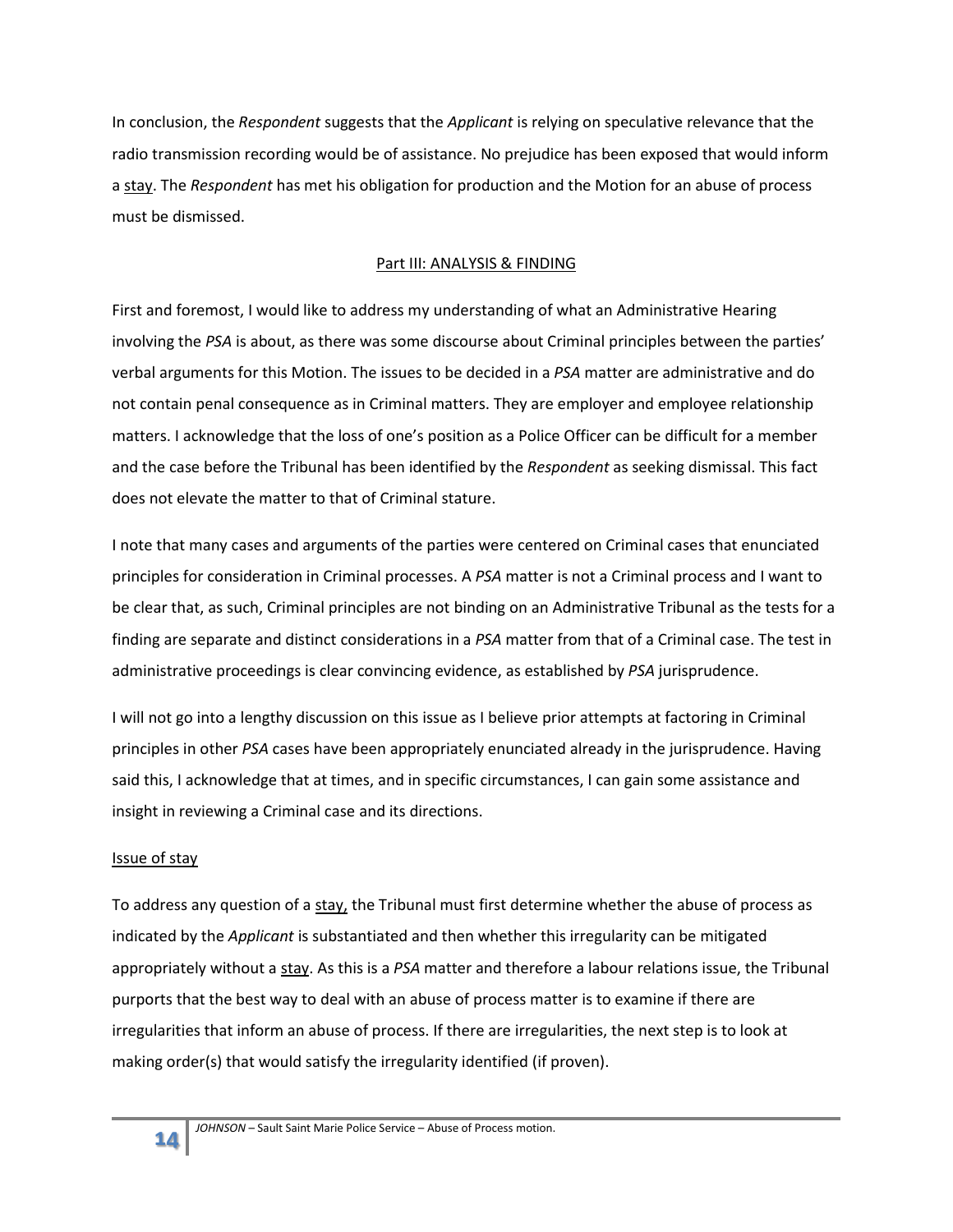The last stage should consider a balance of the public demands, integrity of the process, and the need to hold an Officer accountable for their conduct vs procedural fairness and natural justice. If an abuse is supported and no means are available to appropriately mitigate the abuse, then the Tribunal must consider if the abuse of process reaches the high level that a stay of proceeding is reasonable given the balance described above.

The *SPPA* gives credence to this understanding in section 23(1) in which it states that a Tribunal (excerpt in brief);

*"May make such orders or give such directions in proceedings before it as it considers proper to prevent abuse of processes"<sup>1</sup> .*

I shall now move on to the matter at hand in consideration of the request by the *Applicant* for a stay.

The timelines associated to the proceedings are important to acknowledge.

- The incident date that has led to the misconducts occurred on July 7, 2020.
- An anonymous driving complaint was entered into the *SERVICE*'s data and a request for an alternate response was initiated on July 7, 2020.
- A "Warning Letter" was issued by the *SERVICE* to the Public Complainant on July 13, 2020.
- The Public Complainant made a complaint to the Office of the Independent Police Director [*OIPRD*] on August 26, 2020.
- The *OIPRD* complaint was sent to the *SERVICE* on October 7, 2020.
- The matter was remitted to the *SERVICE* to investigate, and an internal correspondence was sent to the *Applicant* on November 18, 2020, outlining the *OIPRD* complaint and compelling information (duty notes and a duty report).
- A compelled interview was conducted on January 6, 2021.
- The final investigative report was completed by the *SERVICE* on February 21, 2021.
- On April 6, 2021, a Notice of Hearing and a Statement of Particulars was provided to the *Applicant*.

 $^1$  Ontario Police Service Act, Ceyssens and Childs 2017, Earlscourt, SPPA section 23 (1), p. 610.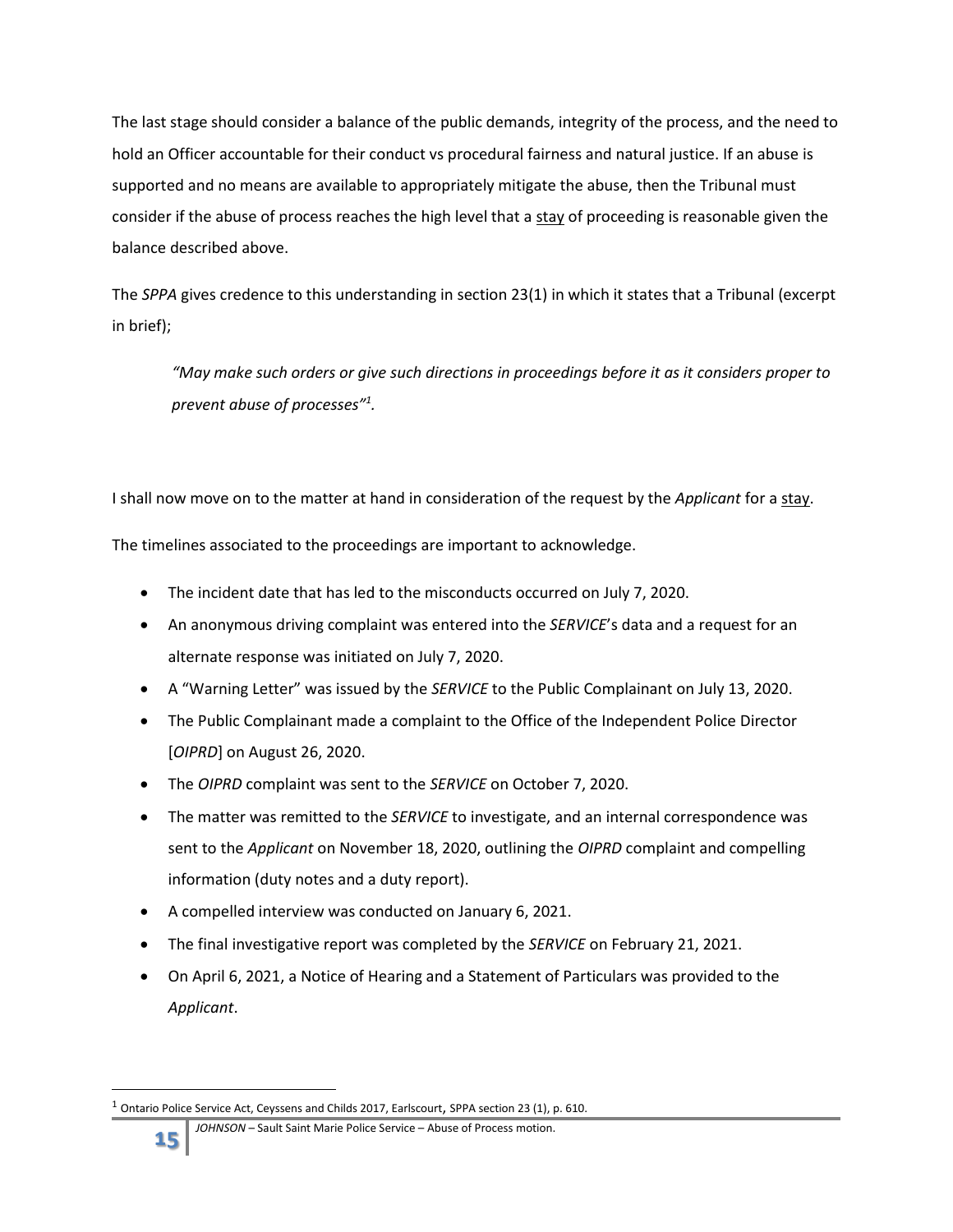- The *Applicant* was ordered to appear (electronically) before a *PSA* Hearing Tribunal on April 19, 2021. Adjourned (jointly requested) to May 25, 2021, for further production.
- The *Applicant* appeared electronically on May 25, 2021, and requested an adjournment to review the large amount of production provided.
- Counsel for the *Applicant* appeared electronically on June 21, 2021 and requested an adjournment to speak with their client and further review of production.
- The *Applicant* appeared on July 13, 2021, to set dates of October 25-27 and November 25-26, 2021. A check in date of October 4, 2021, was also scheduled.
- The parties appeared electronically on October 4, 2021, to confirm their readiness to attend to the Hearing. An additional three (3) days were scheduled for January 24-26, 2022. The Hearing was to take place electronically over the Zoom portal.
- The *Applicant* requested a conference call via email on October 19, 2021. A date was set for October 21, 2021.
- The *Applicant* requested that a Motion of abuse of process be considered by the Tribunal. Written materials were to be forwarded by the parties and a date of November 25, 2021, was set aside to hear verbal arguments in support of the written materials provided by the parties. The *Respondent* suggested that viva voce evidence may be presented.
- On November 25, 2021, verbal arguments were made by the parties pertaining to the requested Motion by the *Applicant*.

Production commenced between the *Respondent* and *Applicant* on April 12, 2021, with the production of Delegations, the Notice of Hearing, the Statements of Particulars and the Investigative Report. On April 23, 2021, fifty six (56) files were produced to the *Applicant*. On May 10, 2021, a CD was produced to the *Applicant* which contained all incoming calls to dispatch on July 7, 2020. The *Applicant* outlines the back and forth of email communication and phone calls in which the parties engaged over the next five (5) months. These are captured and referenced in the factum, pages 4-18, and in the affidavit of Susan Board. The *Respondent* has done the same, as outlined in the affidavit of Anne Gillis, volume 1 B tabs 1-28.

I find it clear what was asked for by the *Applicant* and what was produced by the *Respondent* after analyzing the emails and reading the reference materials and considering the verbal arguments of Counsel. The voluminous materials provided by both parties, once studied, became easy to follow and understand. I laud both parties on providing well thought arguments on this Motion.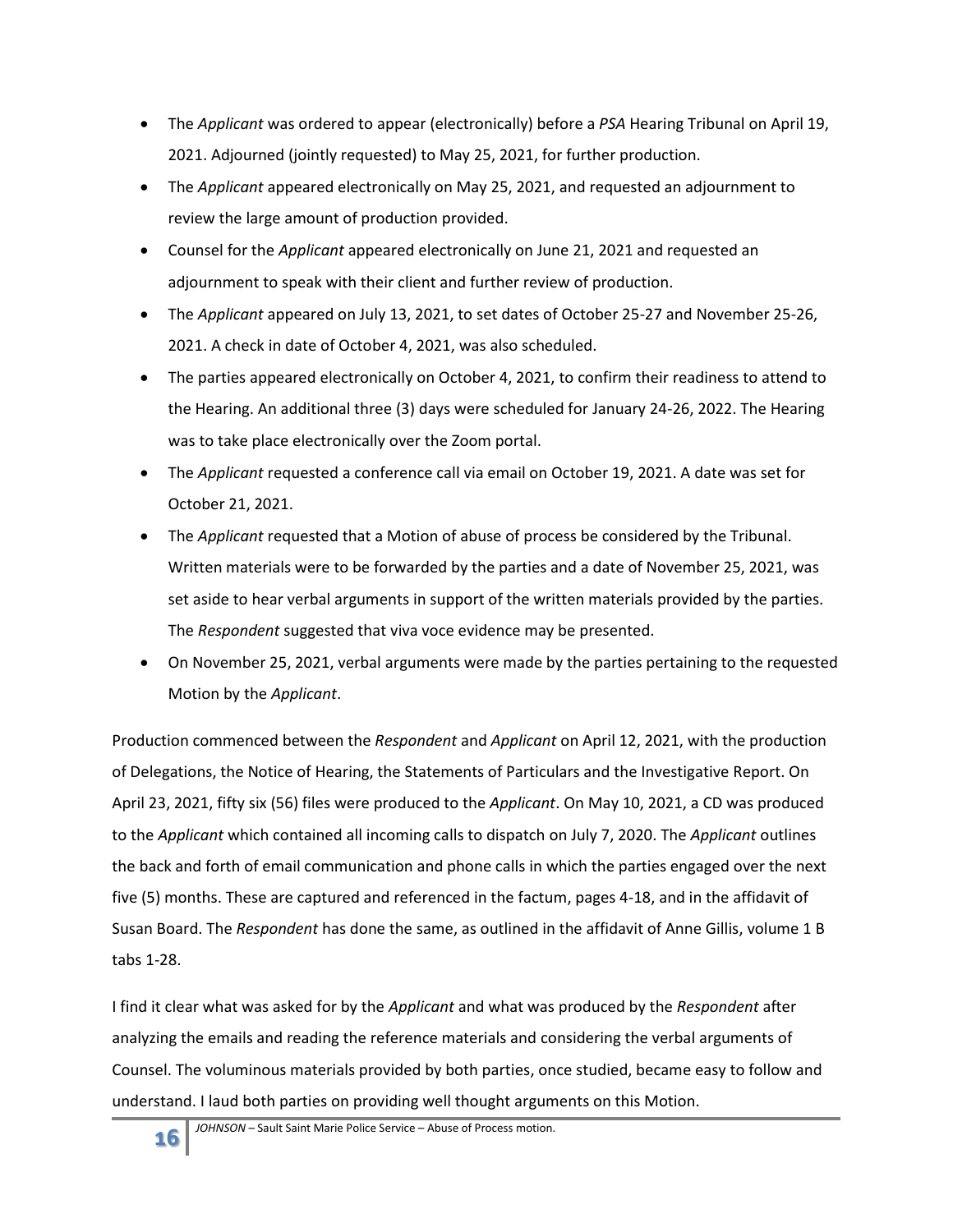I considered the *PSA* and *SPPA* requirements of production as outlined in:

*"PSA Section 83 (5) Before the hearing, the police officer and the complainant, if any, shall each be given an opportunity to examine any physical or documentary evidence that will be produced or any report whose contents will be given in evidence, 2007,c.5,s. 10."*

*"SPPA Section 8 Where the good character, propriety of conduct or competence of a party is an issue in any proceedings, the party is entitled to be furnished prior to the hearing with reasonable information of any allegations with respect thereto."*

I reduced the complexity of the arguments to a more contextual understanding. While I do not wish to offend the parties, it's for the ease of understanding my decision that I reduce the material to the following series of questions. I note that the analysis in response to the questions is overlapping as they are intertwined at their core and not entirely independent.

The first question to contemplate is did the *Respondent* fail to provide full production of all recordings of incoming calls to the *SERVICE* on July 7, 2020?

I find that the *Respondent* did in fact provide all recordings of incoming calls to the *Applicant* involving phone calls into *CERB*, recorded calls into desk phone (ext. 210) and internal pages on July 7, 2020. These incoming call recordings were produced to the *Applicant* on a CD on May 10, 2021. The *Applicant* acknowledged reception in a letter dated June 23, 2021.

I acknowledge that the parties differ in their opinion of what recordings were requested. On this I find it difficult to side with the *Applicant* as it was very clear in my mind what was asked for by the *Applicant* (*incoming calls to the SERVICE on July 7, 2020)*. If I consider my 37 years of police experience I find that the essential factor of the misconduct quite reasonably involved an anonymous incoming phone call to the *SERVICE*.

I cannot confirm in reviewing the email correspondence between the parties that anything was asked for other than incoming calls until the October 18, 2021, email exchange, when radio transmissions were specifically requested by the *Applicant*. In my mind, a request for incoming calls only makes sense given the understanding that I have about the allegations. The *Respondent's* numerous emails clearly outline that the production provided involved incoming phone calls to *CERB*, the duty desk and internal pages. I'm not able to reach the same conclusion that the *Applicant* has that those requests prior to October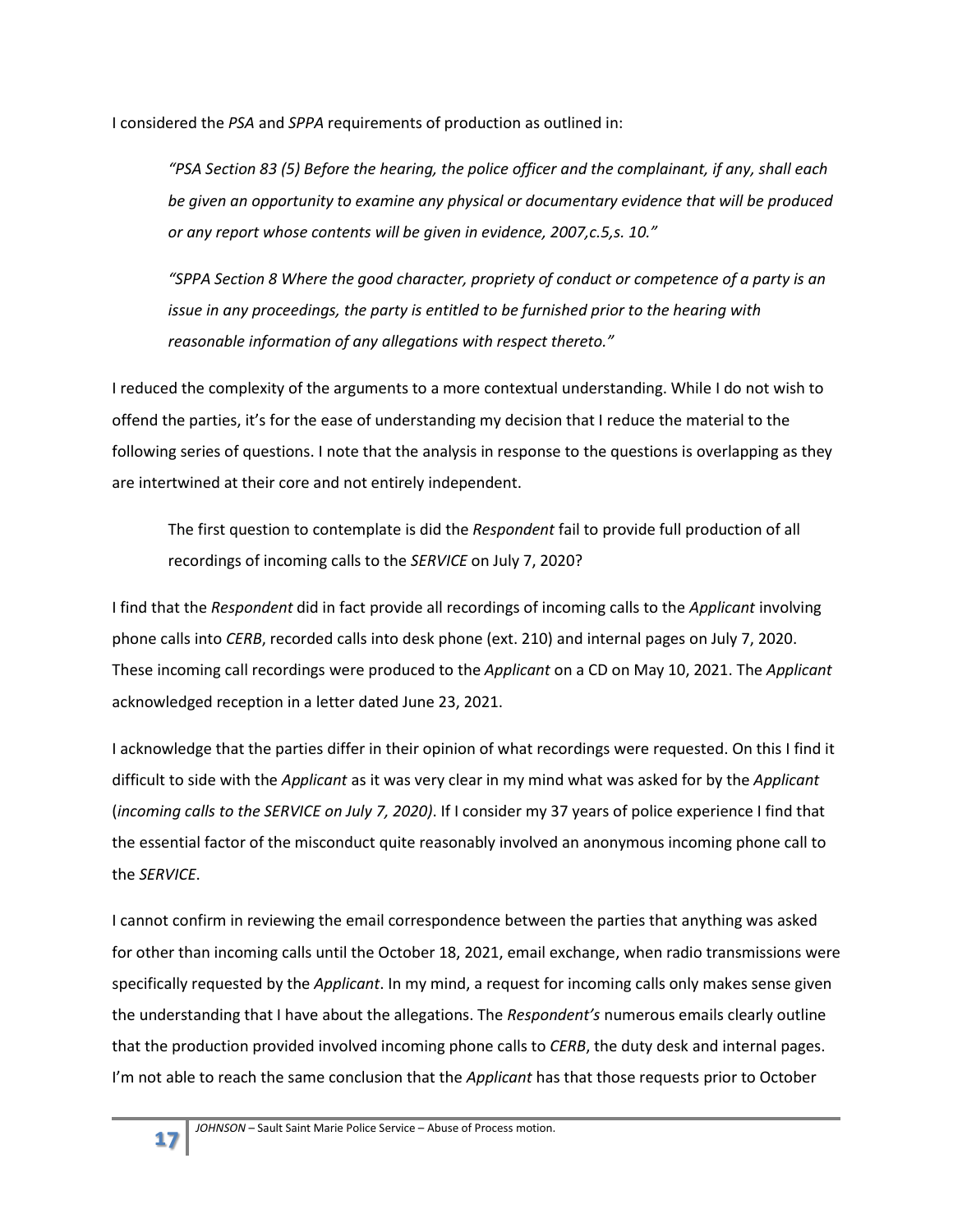18, 2021, included radio transmissions. In my mind, radio transmissions are not incoming calls. The possibility that these radio transmissions would be of any value to either party is below any reasonably possible consideration at this juncture, when viewed objectively with what recordings were considered in the investigation and produced to the *Applicant*.

The *Respondent* has suggested that he responded to the particularized requests and at no time prior to October 18, 2021 had the *Applicant* asked for radio transmissions. It is not the Prosecution's job to read into what the *Applicant* wants. The Commission has outlined this understanding in a Commission Motion<sup>2</sup>.

"The commission is only obligated to disclose evidence available to it. The Commission is not obligated to provide: analysis, theory of their case, legal arguments, strategy or any legal research. Each party has counsel, and it is the work of counsel to do this research for their client."

"The Duty imposed on the Crown in criminal cases as per McNeil, *supra*, is not the same in proceedings before the Commission. Specifically, Commission counsel are not required to do further research as requested by defence counsel, nor are they required to make inquiries of other agencies or government department."

It is apparent when I review, not only what was requested by the *Applicant,* but also what was produced by the *Respondent,* that the materials involved incoming calls to the station and not radio transmissions.

The next question to contemplate is did the *Respondent* fail to provide timely production to the *Applicant*?

I find that the *Respondent* has been receptive and responsive to the many requests made by the *Applicant* for materials and explanations. The timelines established in no way informs me that this irregularity, as stated, is indicative of undue delay and falls well short of a clear case that could warrant a stay. I agree with the *Applicant* that some answers and production were provided just prior to a scheduled Hearing date of October 25, 2021, however, these were the direct result of inquiries by the *Applicant*. When I compare the timelines in this case with the prior cases outlined by the parties as instructional to the question of unreasonable timelines, I find that there is not a case for a finding here

 $^2$  Ontario Civilian Police Commission, 2015, motion, Chief John Gauthier, para, 35, 36.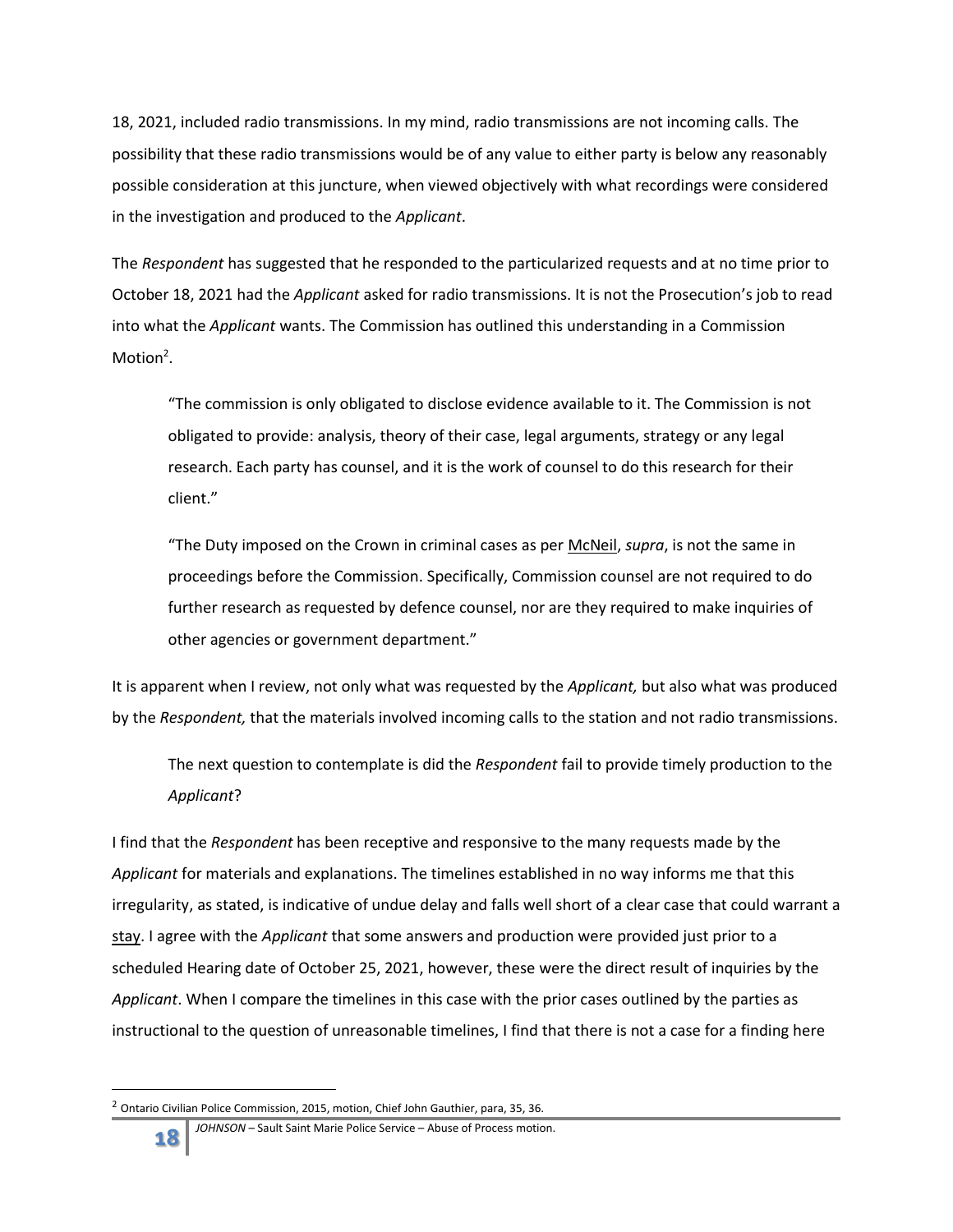of undue delay. This case has progressed appropriately and in no way can be compared to the prior cases outlined for the Tribunal by the *Applicant* in their assertion that undue delay in *JOHNSON* reaches an abuse of process and the requisite of a  $\frac{\text{stay}}{\text{day}}$ . I find that that the case here does not reach anywhere near the timelines associated in those cases, as outlined by the *Applicant*, where a breach was found, and a stay announced.

The production commenced on April 12, 2021 and continued until October 18 - 19, 2021. There were summer vacations involved in this timeline, as well as a ransomware attack that was impactful. I find that, in considering my experience in these matters, this timeline of five (5) months is not unusual or unexpected in a fully contested Hearing in which a dismissal is a consideration. In my experience, this matter has been moving forward with expediency that I have seldom experienced in other similar cases. There was a considerable amount of data that had to be downloaded and then reviewed prior to the production. The *Applicant* had requested adjournments to review materials and this impacted the process, as expected (excerpts from my conference call notes):

May 25, 2021 – production was received but more time requested to review by the Officer.

June 21, 2021 – Prosecution is ready, but Defence needed to get instructions from the Officer and review audio files.

July 13, 2021- Dates were scheduled and a few follow-ups on production required.

Oct 4, 2021 – Check in date prior to the start of the Hearing proper, additional dates added.

Oct 21, 2021 – Motion request outlined by the Officer.

I find that the *Respondent* was responsive and find that the production was what was asked for up until the request for radio transmissions on October 18, 2021.

The *Applicant* had not advised the Tribunal that there were any specific concerns about production until an October 21, 2021, conference call. The Parties had acknowledged a few weeks prior that they were ready to go to Hearing, during an October 4, 2021, conference call.

A simple delay does not warrant a stay unless the delay informs a prejudice and that prejudice reaches the high level of community unfairness to outweigh the need to hold the Officer accountable for his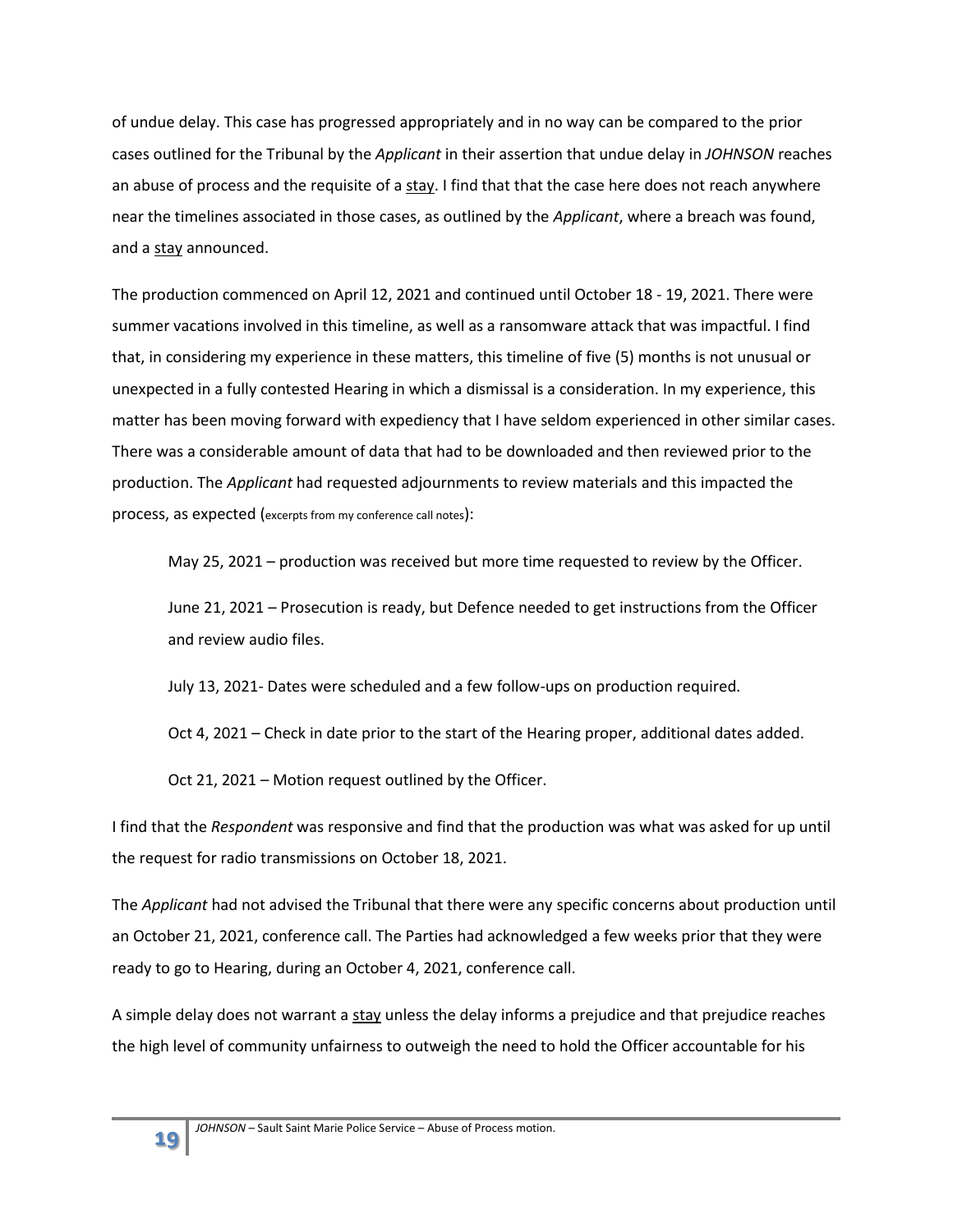actions. I do not see the delays and piecemeal production explained by the *Applicant* as indicative of an abuse of process.

The next question to contemplate is did the *Respondent* abdicate their responsibility to conduct a full investigation and review of the evidence?

I find that the *Respondent* did consider the relevant evidence and did review the evidence available. I understand that it's alleged by the *Applicant* that the *SERVICE* investigator did not review the Commlogs data from the recordings of incoming calls to the *SERVICE* on July 7, 2020, but this issue was put to rest with the acknowledgement that this was done by three individuals on more than one occasion (Sandra MacKinnon, Staff Sergeant Bolduc and Sergeant Miron). The *Applicant* can also review the data and see for themselves if the anonymous call in question is evident in the recordings. I find that the *Respondent* and *SERVICE* have collected and reviewed the data from the incoming calls to the *SERVICE* that are integral to the misconducts in this case.

The *Applicant* was concerned that the seven-digit Commlog numbers for the alleged missing calls indicated that recorded incoming calls were missing. The *Respondent* has addressed this issue of missing recordings as it was explained that these numbers in question are associated to radio transmissions and not incoming calls. The Commlog system assigns a sequential number to all incoming calls, pages, and radio transmission recordings using the same sequence of numbers. The affidavit of Ms. MacKinnon highlights the Komutel Commlogs can be searched by type, date, and time. Radio transmissions are a different type than incoming phone calls and paging. The search requested by the *SERVICE* investigator was for the latter and not radio transmissions. When the recordings of incoming calls were reviewed by the *Applicant* without this understanding it became obvious that there were gaps and sequentially numbered recordings were not contained in the production. I can understand the *Applicant's* concern for missing recordings as the sequential numbers of both radio transmissions and incoming calls are inclusive. I find that this question has been sufficiently answered by the *Respondent* and there are no missing recordings of "incoming calls".

The last question to contemplate is specific to the radio transmissions and lack of collecting these recordings before a ransomware attack that has rendered these recordings lost. Has this loss prevented potentially decisive evidence from being made available to the *Applicant*?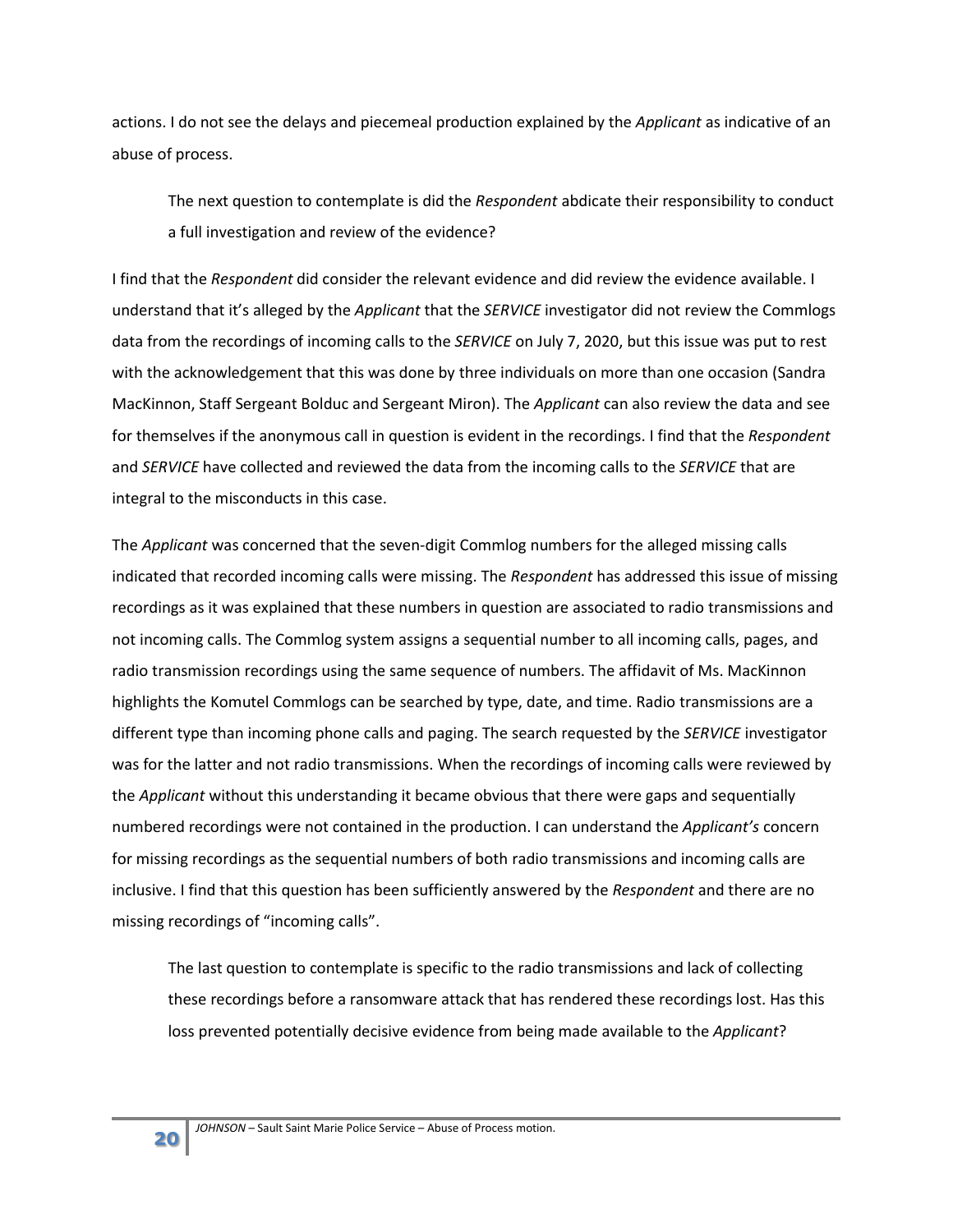I find that this issue of the missing radio transmission recordings is premature and should not inform an abuse of process Motion at this time. I have little evidence before me that would inform me that this investigative step of the collection and review of these radio transmissions was required in the first place. The need to collect radio transmission data for this investigation has not been shown as fundamental to the investigation when we have the requisite phone call recordings. I can't uncover the evidentiary need for these transmissions to be required when the allegation and supporting information all indicate a phone call as the essential factor in the misconduct. The *Applicant* himself supports this:

"Uh, so basically received a phone call of an anonymous complaint over the phone."

"I got a phone call, anonymous complaint."<sup>3</sup>

"I got this traffic complaint on the desk on night shift". $4$ 

"The caller did not wish to provide their name, information or a call back number for me to label as the complainant."<sup>5</sup>

Nor has any reasonable proof been established that a call being answered at the "duty desk" could be overheard and recorded in the *CERB* room by the system that records radio transmissions. When I consider the diagram of the *SERVICE's* lobby and *CERB* room in the *Respondent'*s Motion record volume 1 at tab six (6), it's clear the contention that the reception of any conversation occurring at the duty desk phone could possibly be recorded is not a credible assertion given the superficial argument put forth by the *Applicant*.

The *Applicant* argues it is "possible" that the radio transmission recording system could record a phone call conversation occurring at the duty desk. I find that there is no precision in this argument, and, even when I consider the suggestion as "reasonably possible", it's just too imprecise to be of probative value given the circumstance we have in this matter. The phone that is assigned to *JOHNSON* is at the duty desk, ext. 210. This phone is recorded, and those recordings were reviewed and produced. *JOHNSON* himself has indicated repeatedly that he received a phone call. Why is there a need by the investigator to look further to the radio transmission recording in hopes that these recordings could have picked up this anonymous caller conversation with *JOHNSON* when the phone recording did not?

l

 $3$  Compelled interview – Johnson, January 6, 2021, pg., 3 and 17.

<sup>4</sup> Email Johnson to Hohmeyer, July, 7, 2020.

<sup>5</sup> Duty report of Johnson, pg.,1.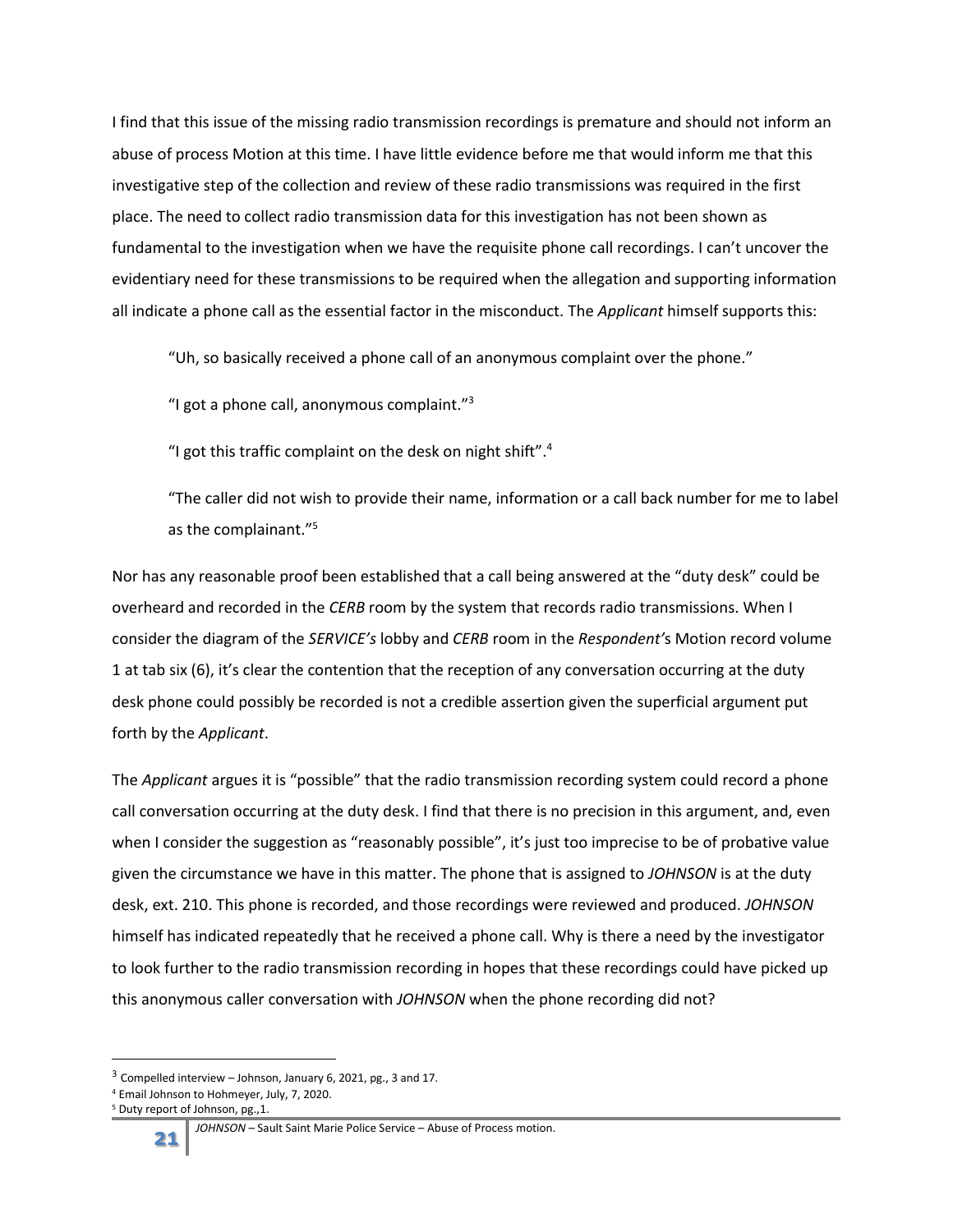*JOHNSON*'s own notes, duty report, and compelled interview all speak to an incoming phone call at the duty desk. When confronted during his compelled interview with the fact that ext. 210 recordings did not indicate that an anonymous call was received by *JOHNSON,* it was then suggested by the *Applicant* that he may have been paged while in the lunchroom by dispatch and took the call there. The paging system was also recorded, reviewed and produced to the *Applicant*.

The *Applicant* has argued that without these recordings the *Applicant* can't make full answer in defence. The support provided for this argument that it's possible that the radio transmission recording could have picked up and recorded the anonymous caller at the duty desk is shallow and, quite frankly, without sufficient substance currently that this argument could inform me to find in favour of an abuse of process to the high degree required to warrant a stay. The Tribunal was directed to a pair of affidavits in the *Applicant'*s Motion Record, tab three (3) and tab four (4), the affidavits of the *SERVICE*'s Association President Teresinski and Vice President Barber, at paragraph fourteen (14). These paragraphs both make the same statement:

*"I can confirm that dispatch radio calls that are recorded may pick up background calls being answered by the Duty Desk Officer, and/or Dispatch".*

I find in the absence of additional information to understand how this claim can be made by these two Association members that it is impossible for me to give much reliability to these statements. I concur with the *Respondent`s* comments on this issue that I would need to hear evidence from these witnesses at the Hearing proper in order that I could put the testimony into context with the case as a whole. To agree to a request that I  $\frac{\text{stay}}{\text{a}}$  a case at a preliminary junction, supported by this claim, would be simply improper.

I may have been swayed to consider the request of the *Applicant* for the production and review of the radio transmissions for July 7, 2020, in consideration of an overabundance of caution for fairness, but as they are no longer available, I cannot. I understand the *Applicant'*s position that now that this data is lost *we cannot know whether it helps proves the Respondent's case, or whether it does not*. What I'm left to ponder is how this prejudices the *Applicant* when the nexus to the misconduct has not been demonstrated. I cannot see how it's reasonably possible that the radio transmission recordings are relevant when the other recordings are available.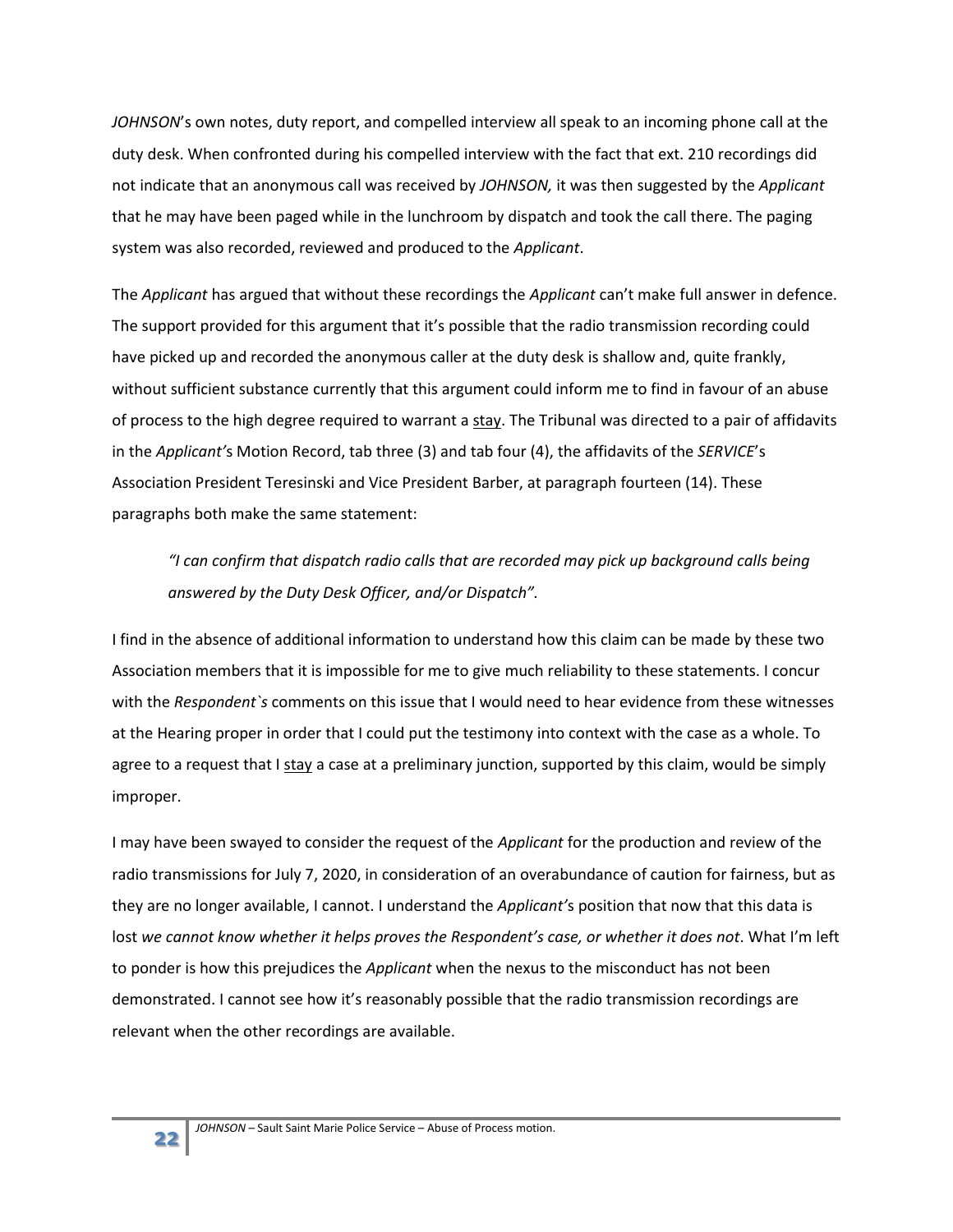I find that the *SERVICE* was not neglectful in their investigation based on the materials presented at this Motion. I see no need for the collection and review of the radio transmission when the recordings of the incoming phone calls to *CERB*, duty desk phone and pages were secured.

I acknowledge that the loss of the radio transmission data was a result of a third-party ransomware attack on the *SERVICE,* as explained by the *Respondent*. There is no fault identified in this. The *Applicant* did not ask for these recordings until after the attack had rendered the data lost. It is clear to me that the *Applicant* asked for incoming calls/phone calls in their correspondence with the *Respondent*. I find at no time, until October 18, 2021, did the *Applicant* request the production of radio transmissions. I was aided in reviewing the *Ontario Court of Appeal* decision in *Regina v. Sheng*, 2010, ONCA 296, at paragraphs, 32, 44, 59, 63, and 72.

I have reviewed the entirety of the back-and-forth emails provided by the parties and it is clear that what was produced were recordings of incoming calls, phone calls, and paging recordings. The duty report of *JOHNSON* and his compelled interview clearly state that a phone call was received. For all intent and purposes, I can clearly see that the misconduct purportedly involved an incoming anonymous phone call. I find, at this point, that the investigational steps outlined by the *Respondent* are reasonable.

I'm left to question, if the Commlog recordings of all incoming calls to *CERB,* paging, and all calls to extension 210 were recorded and produced with no anonymous caller being identified in the recordings, why would the radio transmission Commlogs capture this anonymous call? It makes no sense to me at this point, and with the materials presented, that this is a plausible concern for procedural fairness to the *Applicant*.

If the *Applicant* wishes to present witnesses and evidence to aid in the position argued, I suggest that the Hearing proper is the place to do this when I can weigh the reliability, relevance, and, if needed, the credibility of such evidence against the case for the Prosecution.

The *Applicant* outlined *Durham Regional Police Association and Durham Regional Police Service, 2014 ONCP 1161 at par., 6,* which outlined the test of production documents. This is found in paragraph 199 of the *Applicant's* factum. Additionally in *Krull and OPP, 2021, OCPC* this four (4) part test is announced.

- 1. The information being requested must be "arguably relevant".
- 2. The information must be particularized so it is clear what is being requested.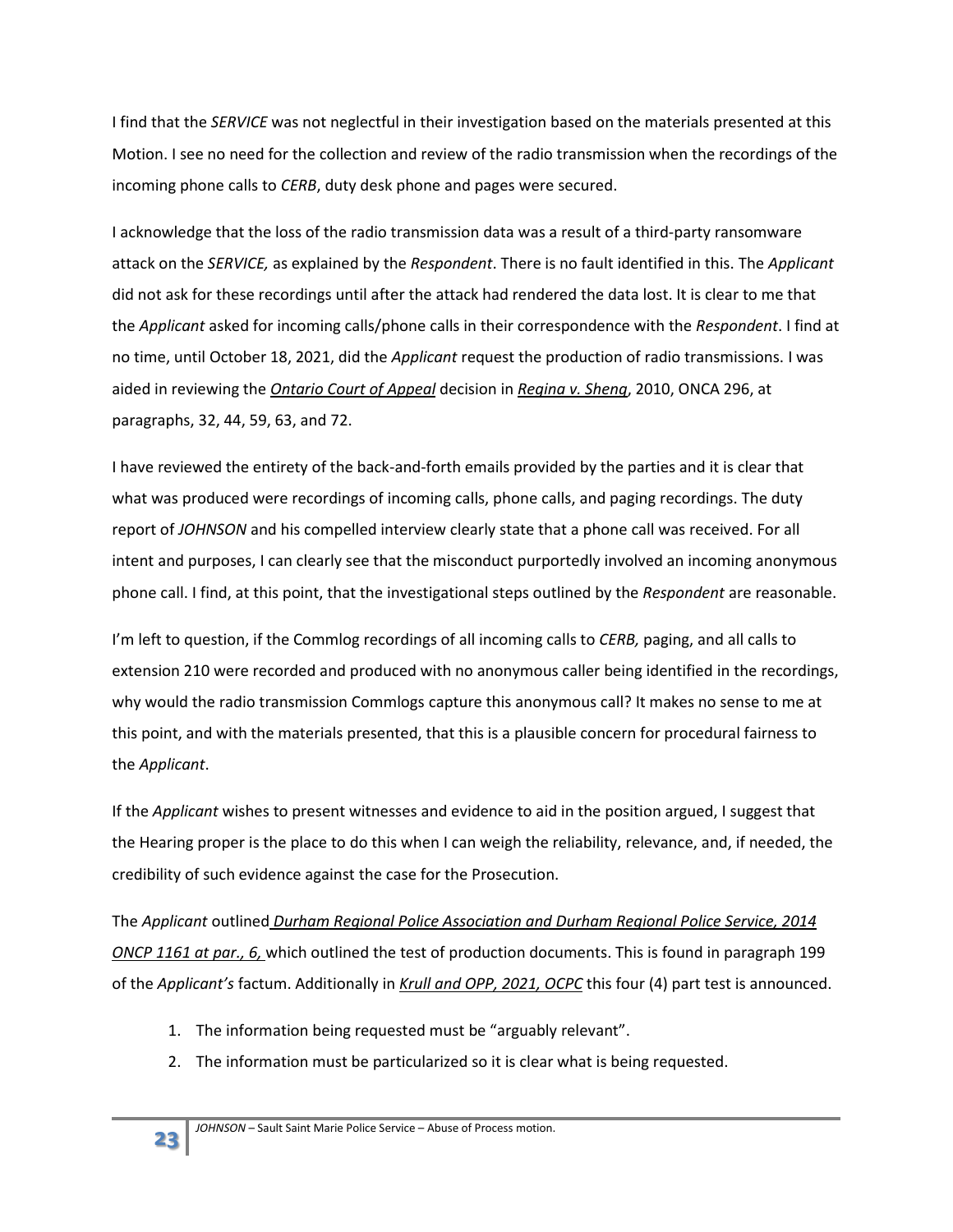- 3. The Panel must be satisfied that the information is not being requested as a "fishing expedition".
- 4. There must be a clear nexus between the information being requested and the issues in dispute at the hearing.

I found this helpful in my decision as it clearly articulates what the factors are for consideration related to production. I'm at a loss to establish that this material of the radio transmissions is arguably relevant when I consider the full production of the recorded phone data from the duty desk phone, the incoming calls to *CERB*, and the paging system. The *Applicant* suggests that it is clear that this data would be arguably relevant. I disagree and cannot support this proposition based on the contents of the Motion. The *Respondent* suggested this data request was speculative at best, and I'm inclined to agree.

I agree with the *Respondent* when it was pointed out that any request for information (production) made by the *Applicant* should be particularized so it is known what is being asked for. When considering the *Durham & Krull* case, it's clear that a particularized request is part of the test so outlined. I reviewed the email exchanges and it is not clear that the radio transmissions were being requested. Rather, I find what was clear is that incoming calls to the *SERVICE* were being asked for. It is not the responsibility of the *Respondent* to read between the lines and/or interpret that the *Applicant* wanted radio transmissions.

The *Respondent* argued that the request for radio transmissions was akin to a "fishing expedition". I cannot reasonably agree with the *Respondent's* position as minimal information has been provided to the Tribunal to establish sufficient evidence of "fishing" in the Motion reply. However, I do not see the significance of these radio transmissions such that I could consider them relevant given what has been argued. It is clear what the *Respondent* has produced and it did not include radio transmissions, nor was there any question that the production was anything but incoming phone calls to *CERB*, the duty desk, and pages. The *Respondent* was quite clear in his communication.

In support for the above, the Commission wrote in *Cardi and Peel Regional Police*: 6

<sup>6</sup> Cardi and Peel Regional Police, 2013, OCPC 13-10, par., 81, 82.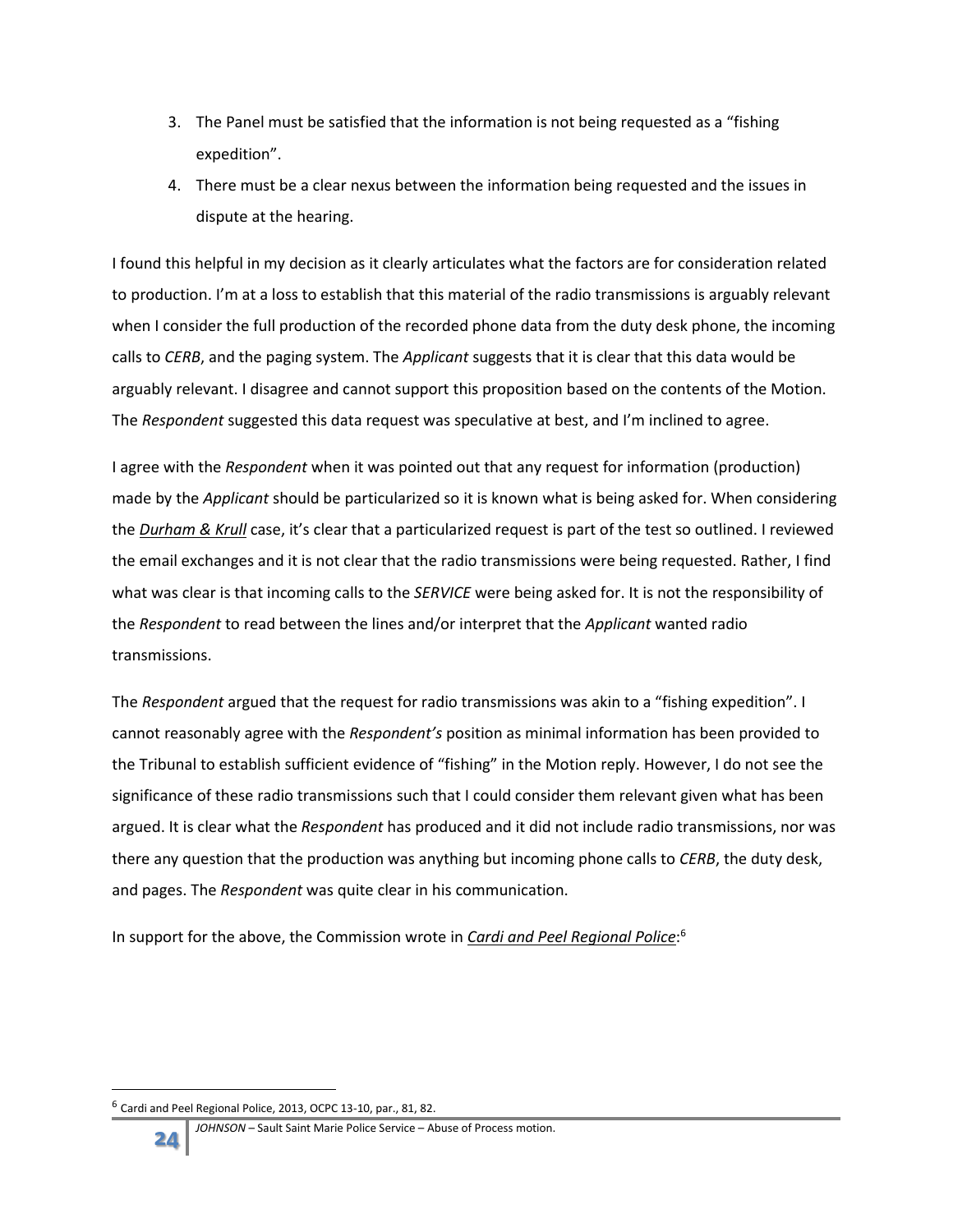*"The Commission has previously held that rules governing Criminal Code offences do not apply to hearings under the Act which are administrative disciplinary hearings concerning conduct in the workplace as between employer and employee: see Turbucz, supra".*

*"A party to an administrative hearing such as the one decided by the Hearing Officer is not entitled to use a request for disclosure to rummage around the files of the adverse party to see if a case can be made. Such a party must be able to articulate why the requested material is relevant and is not entitled to base a disclosure application or argument on suspicion or speculation alone: see AFG Industries Ltd., supra."*

In order for me to find that there is a nexus between the information being sought and the allegations made against the *Applicant*, I would need to have much more fulsome evidence to connect the radio transmissions recordings to the misconduct(s). As I have alluded to prior, my suggestion is that I would need to hear the evidence at the Hearing proper to establish any such connection in the context of all the evidence.

In considering the *Applicant*'s own argument and the supporting case of *Durham Regional Police Association and Durham Regional Police Senior Officers Association and Durham Regional Police Services Board,* outlined on page 36, paragraphs 199-201 of the factum, I cannot agree with the hypothesis as outlined in the Motion.

I turn my mind to the other cases that were identified by the parties.

The case of *Forestall and Toronto Police Service,* a decision on stay by Hearings Officer De Caire, was outlined by the *Applicant*. I find that the stay in this case surrounded an abuse of process for the length of the hearing of 22 months. A minor issue in the case surrounded the loss of evidence and, as explained, the Prosecutor did not address the lost evidence issue, nor was there any explanation why the evidence was lost. The Hearings Officer reasoned that it would be reasonable for the investigators to have secured the evidence and then concluded at page 27 line 16, "this evidence would have likely confirmed or denied that the very offence that is alleged took place".

This case is different than *JOHNSON* as the Prosecutor here has addressed the loss and explained satisfactorily the reason. I have not been swayed by the *Applicant's* argument that the evidence in question (radio transmissions) is of any relevance to the allegations, nor should the recordings have been secured prior to the ransomware attack.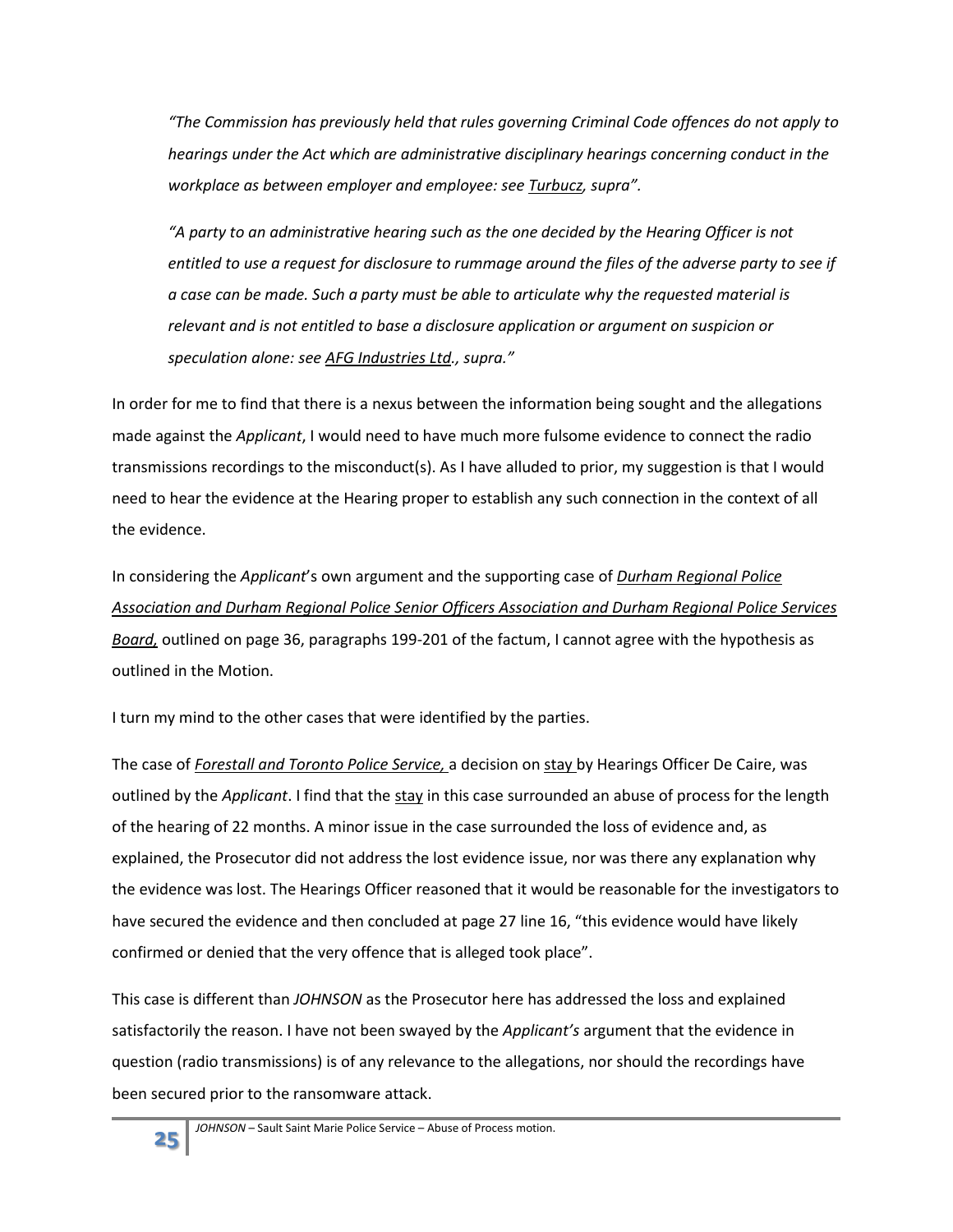The case of *Crane and Peel Regional Police Service* was outlined by the *Applicant* as a case entirely relevant to this proceeding (page 38 paragraph 213, book of authorities 1 tab 13). I agree, to a point, that the *Crane* case does examine the law as it relates to authorizing a stay. What I disagree with, however, is that the case here in *JOHNSON* contains the same facts that led to the stay in *Crane*. This case was stayed as a result of a conclusion that the *OIPRD* did not have "reasonable ground" to order the Chief of Police to hold a Hearing. This is not the case here.

The case of *Nassar and Vogelzang v. OPP* was outlined by the *Applicant* as a case in which a stay was ordered and the aggrieving facts were far less than in *JOHNSON*. I find that the written arguments pertaining to the law and ability for a Tribunal to announce a stay were well explained by the Hearings Officer. I find that this case was decided not on any delay caused to the actual hearing process but on the manner in which the case was processed by the *OIPRD*. This was a case that over a four (4) year period bounced around within the *OIPRD,* first not screening it in 2012, to again screening it out in 2014, to 2016 when it was screened in and investigated by the *OPP,* who unsubstantiated the majority of the complaint. The public complainant appealed and the *OIPRD* took over the case. On November 29, 2018, the *OIPRD* provided a notice and directed a Hearing take place on issues of note taking and failing to follow policy - not normally misconducts adjudicated at a *PSA* hearing. The case here in *JOHNSON* is substantially different and has none of the process at issue announced by Hearings Officer Taylor. Additionally, there was no prejudice identified in *JOHNSON* that amounted to a clear case in support of a stay.

The case of *Horton and OPP* was outlined by the *Applicant.* I find that this case took four years (4) and was facing a potential third Hearing when the Motion was heard. The misconduct was minor in nature and not at the level of misconduct as we have here in *JOHNSON*. I feel the below passage is important to highlight (accent added);

*"I take the view that there is no compelling societal interest in having a final decision on the merits because of the gravity of the misconduct alleged here. Were PC Horton facing charges of an egregious nature, then a different finding may be appropriate..." 7*

In *Yerxa v. Canada* it is suggested that natural justice be met by production within a reasonable time before the Hearing of evidence so as the Officer is not surprised. Clearly here, with the delay resulting

 $^7$  Abuse of process motion, Horton v. OPP, Superintendent Perkins, 2016, pg., 50. Tab 26 book of authorities III.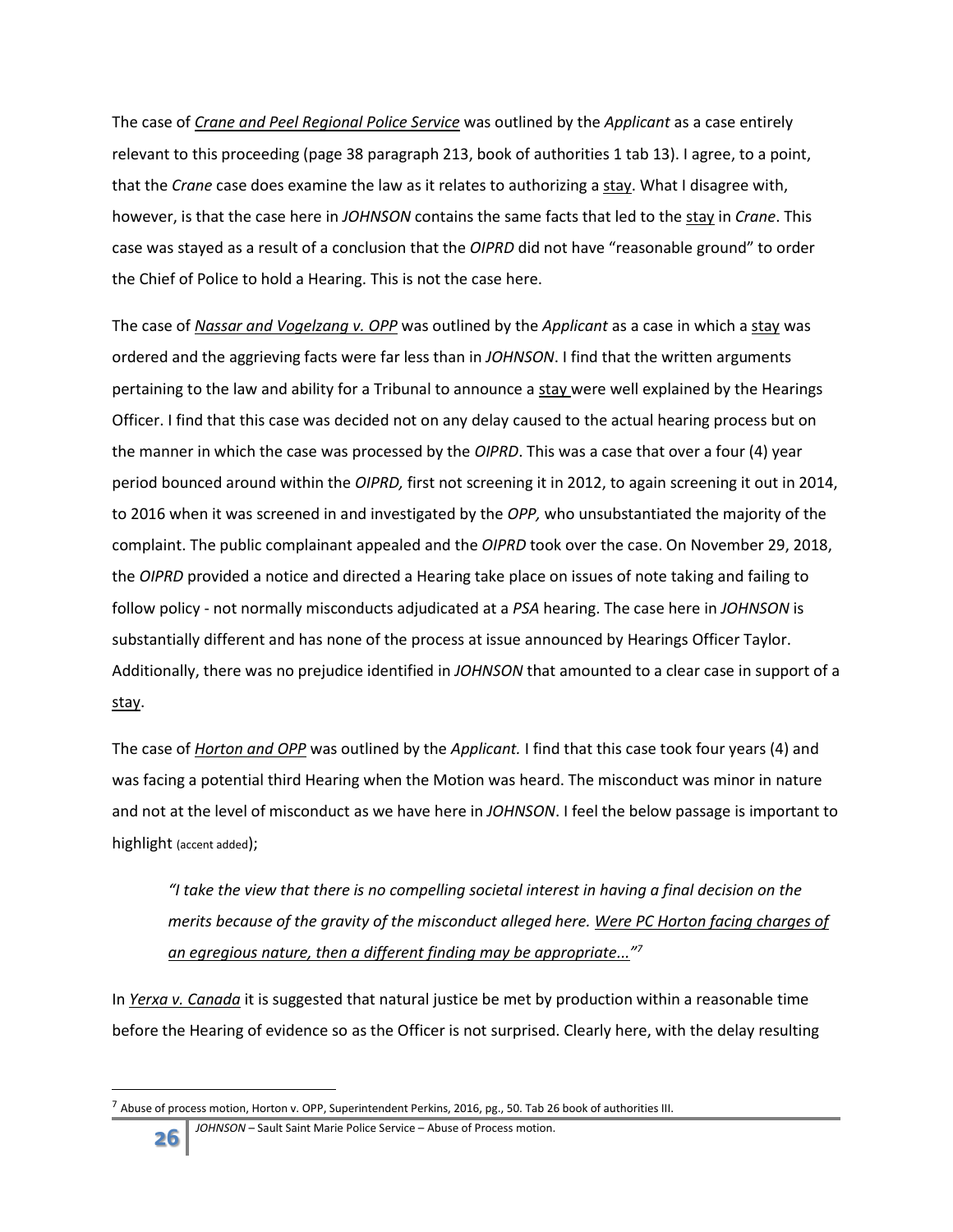from the Motion, along with a finding on the merits of the Motion, I have no concerns for the *JOHNSON* Hearing going forward. The next Hearing dates are scheduled for January 24-26, 2022. There is enough time for the *Applicant* to be prepared and to know the case to be met. It may be appropriate to state that in *JOHNSON* five (5) months had elapsed and there was a back and forth of information and requests for information by the parties during this time. All of this is expected, and I can say from my experience that for a potentially fully contested dismissal Hearing a time frame of five (5) months from Notice to Hearing may have been a bit aggressive and, in my mind, a contributing reason for the parties finding themselves at this Motion. There were unresolved matters to contend with prior to the commencement of the Hearing proper, again not unexpected, and it's reasonable that the parties iron out these issues. My hope is that this has been done and we can now hear what the *Respondent* relies on that will prove the allegations on clear and convincing evidence and what in reply the *Applicant* wishes to say in defence.

What this Motion has done is solidify those areas wherein the *Applicant* had a need for answers to questions as outlined previously in this document and/or positions on other requests. They have now been provided. The Hearing proper can proceed forward in consideration of procedural fairness and natural justice.

In the case of *Cieslik and Toronto Police Service*, a Motion ruling by the Hearings Officer Federico, a stay was ordered. I find that this case is considerably different than *JOHNSON*. In *Cieslik* the aggravating issues surrounded the orders for production from the Hearings Officer remained unfulfilled and caused an unreasonable and unnecessary delay. Discussions/evidence were reviewed between the Investigators and the Crown Attorney in a related criminal matter not involving *Cieslik* before these materials were released to the Prosecutor. The Hearings Officer felt this was not the role of the Crown and/or Investigators but that of the Prosecutor to decide production for a *PSA* matter. The length of four (4) years and 26 appearances all played a part in the decision to stay. I find that none of the issues outlined in this case can be applied to *JOHNSON*.

I find that both parties have described the case of *Blencoe* as the seminal case in addressing an abuse of process. This *Supreme Court of Canada* decision was helpful in establishing the factors that may lead to an abuse of process.

*"In order to find an abuse of process, the court must establish that, "the damage to the public interest in the fairness of the administrative process should the proceedings go ahead would*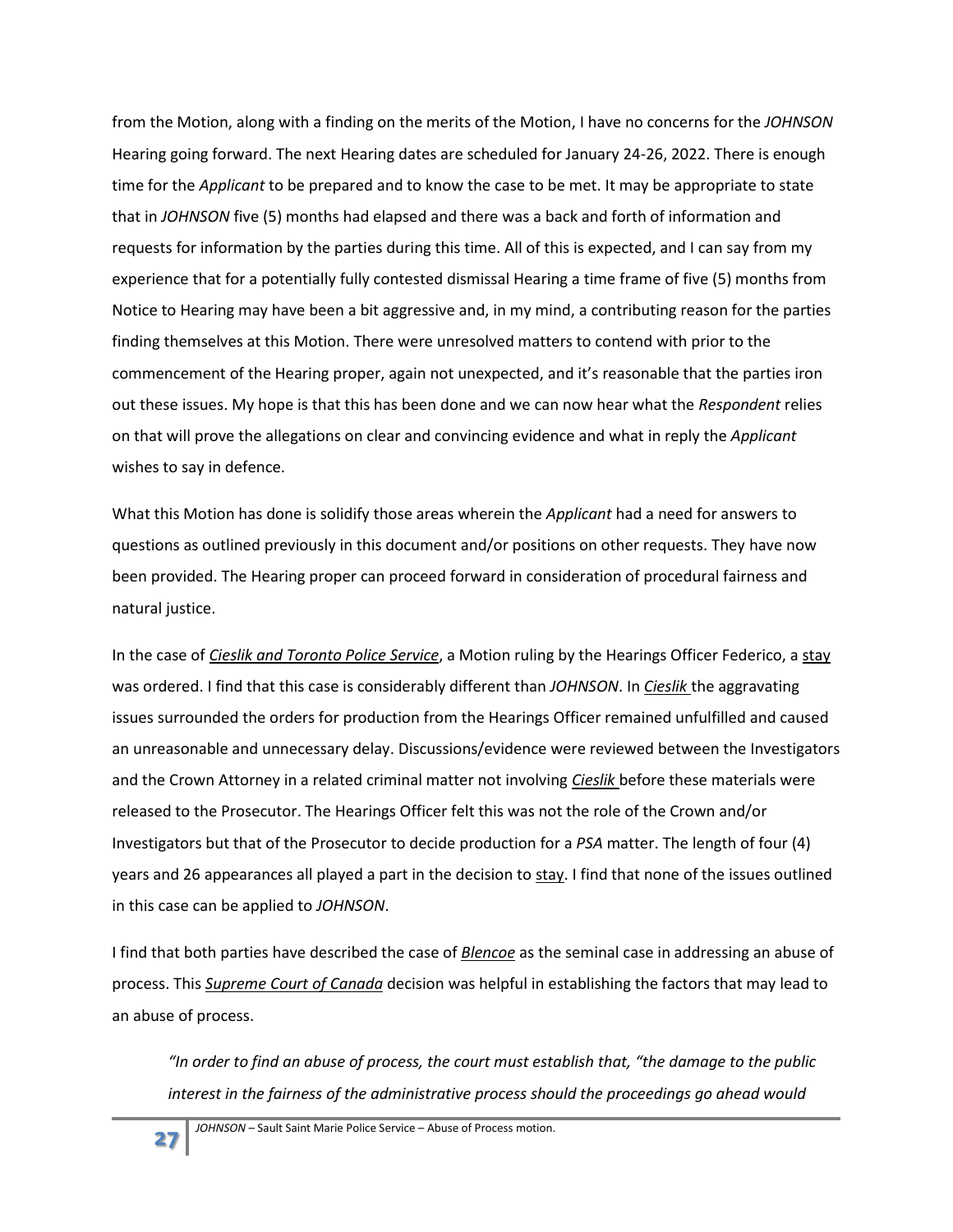*exceed the harm to the public interest in the enforcement of legislation if the proceedings were halted".*

*"The clearest of cases."*

*"Administrative law abuse of process doctrine is fundamentally about the treatment by administrative agencies…when we ask whether there has been an administrative law abuse of process, we ask the fundamental question: has an administrative agency treated people inordinately badly?"*

*"I would be prepared to recognize that unacceptable delay may amount to an abuse of process in certain circumstances even where the fairness of the hearing has not been compromised..."*

*"Cases of this Nature are extremely rare."<sup>8</sup>*

In the case of *Williams and Ontario Provincial Police*, the Commission wrote, as outlined by the *Respondent*:

"*Disciplinary hearings under the Police Services Act are administrative proceedings directed at employment concerns. They are not criminal prosecutions. Unlike a Crown Attorney under such matters Inspector Christopherson does not speak for the Crown. Rather his role is that of an employer representative for the Ontario Provincial Police. Accordingly, none of the obligations which would attach, for example to a Crown Attorney addressing a criminal jury, would apply".*

The *Respondent* cited other cases that support *Williams*: *Burnham and Metro Toronto Police Chief, 1987 Can II 42 (SCC); Godfrey and Ontario Police Commission, 1991 CanLII 7115 (ON SC);* and, *Armstrong and Peel, 2003 CanLII 37924 (ON SCDC)*.

I agree that a Prosecutor in a *PSA* matter is not a Crown Attorney as outlined by the *Respondent*.

Further, the *Respondent* properly identified that the Public Complainant in this matter is entitled to fairness and must be a consideration in any decision on procedural fairness as outlined in *Timms-Fryer and Amherstburg Police Service*. The *PSA* section 83 (3) provides for full rights as a party to a public complainant.

<sup>&</sup>lt;sup>8</sup> Blencoe v. British Columbia (Human Rights Commission), 2000, SCC 44, 2SCR 307,para 120, 144, 307.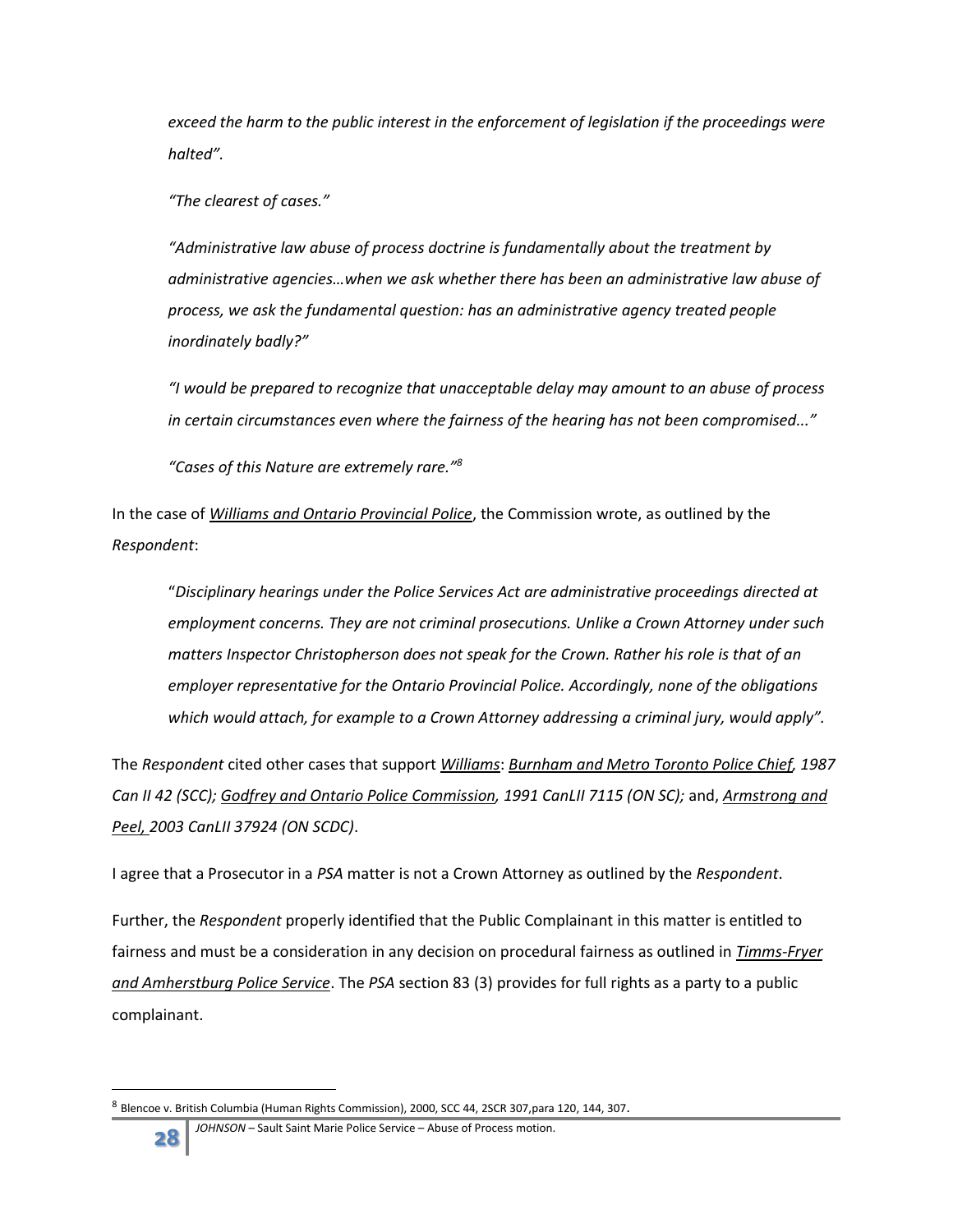*"The parties to the hearing are the Prosecutor, the police officer who is the subject of the hearing and, if the complaint was made by a member of the public, the complainant".*

This is an important factor for me to consider, supported by the case of *Figueriras and York Regional Police, 213 ONSC 7419.* The *JOHNSON* case is an *OIPRD* complaint and, as such, the Public Complainant is a party to the proceedings.

When I consider the cases of *Sutton and City of Calgary Police Force* and *Vogelzang and Calgary Police*, it becomes apparent that even with an irregularity found, those irregularities may not invalidate a proceeding nor give rise to a breach of Natural Justice. The equation that informs a breach such that a stay is warranted is a much more complicated calculation and the burden of proof belongs to the *Applicant*.

The proof must indicate that the Officer has suffered an actual prejudice to a level that the public's sense of decency and fairness is affected. The *Groat* case is indicative of this understanding as the Commission states:

"It has been established that in "the clearest of Cases" this can include a stay of proceedings."

"To exercise such exceptional authority, a tribunal must be satisfied that the conduct in question is so wrong that it would violate the conscience of the community, fundamental justice and fair play; prejudices an accused officer or the integrity of justice and no other remedy is reasonably capable of removing the prejudice. The onus is on the subject officer."<sup>9</sup>

I find no such concerns in the case of *JOHNSON* that this case reaches "the clearest of cases" threshold for the reasons already stated previously in this document.

I found the *Ontario Court of Appeal* decision in a criminal case helpful in understanding when it's appropriate to stay a proceeding on the grounds of lost evidence. It was apparent in reading this case that the court felt that a Motion about lost evidence occurring before trial was incorrect and that a Motion of this nature should be reserved until after evidence could be properly heard and evaluated to support the Motion or not.

 $9$  Groat and Quinte West Police Service, November 26, 2001 (OCCPC).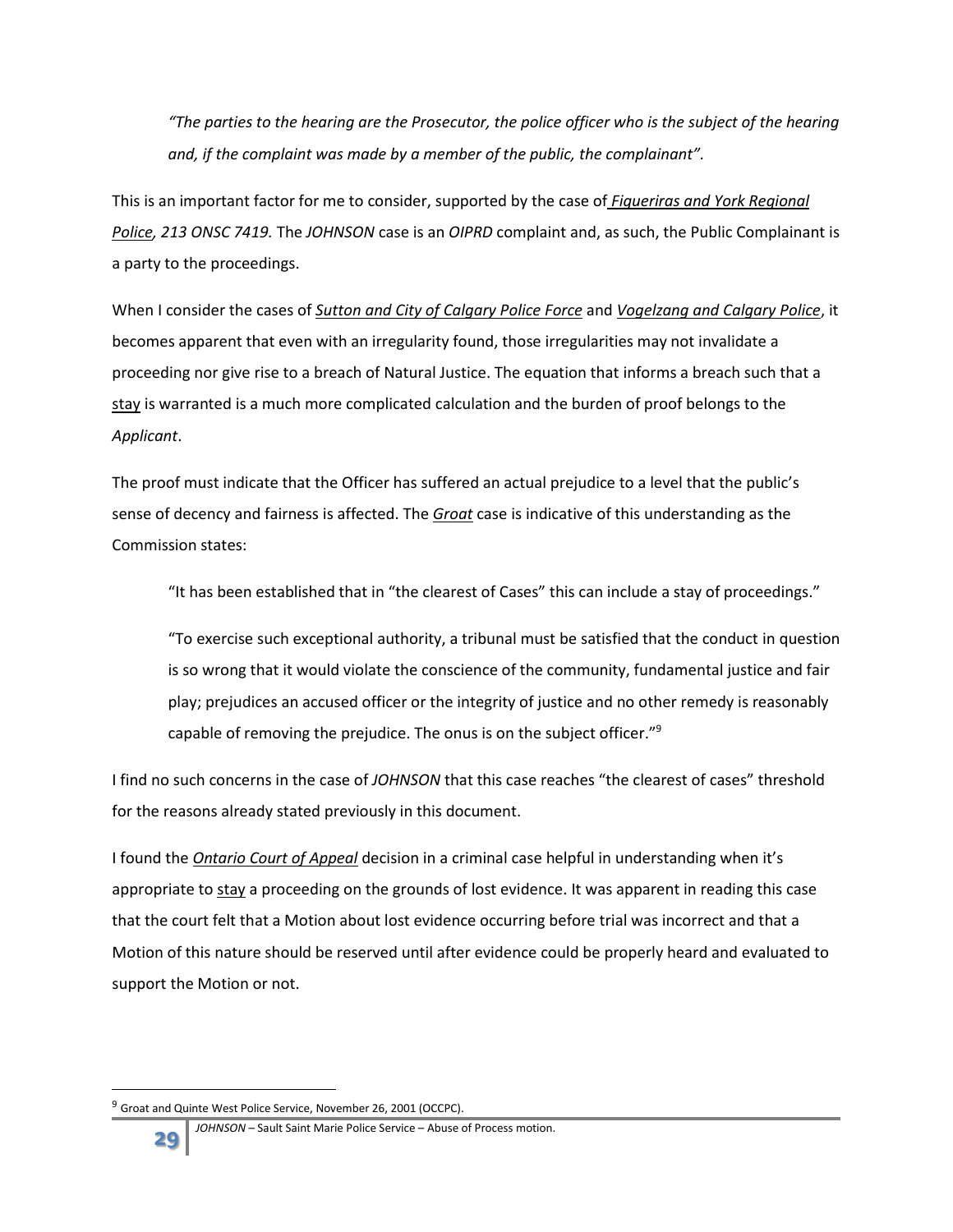"The Trial judge should not have ruled on the motion at the outset of the trial. This Court has repeatedly indicated that except where the appropriateness of a stay is manifested at the outset of proceedings, a trial judge should reserve on motions such as the motion brought in this case until after the evidence has been heard. The trial judge can more effectively assess issues such as the degree of prejudice caused to an accused by the destruction of evidence at the end of the trial…"<sup>10</sup>

At this time, I cannot find an air of reality to the assertion that the *Applicant* is unable to make full answer in defence because of the lost radio transmissions. I have already indicated that I do not see how the radio transmissions would in fact be of assistance to the *Applicant*. The *Natkunarajah* case expressed that in *Brantford*;

"The fact a piece of evidence is missing that might or might not affect the defence will not be sufficient to establish that irreparable harm has occurred to the right to make full answer in defence…"<sup>11</sup>

It is apparent in reviewing the materials provided by the parties, and specifically a review of the *Blencoe* case, that an abuse of process must identify a prejudice suffered and that prejudice must meet a lofty height of clearest of cases. A balancing of the competing interests is another component to an abuse of process. I note that this misconduct Hearing does involve a Public Complainant who has an interest in the outcome. The balance between the community's sense of fair play and the need to enforce legislation is a complex one, and, in cases in which there is a public complainant and not singularly predicated on the issue of discipline within the Police Service, it is an important aspect to consider. The *Applicant* has not shown that *JOHNSON* has been prejudiced and that prejudice reaches the heights that the community sense of fair play would supersede the need to hold an Officer accountable.

The *PSA* serves a clear purpose:

*"The legislation serves a clear public purpose: it is to shield the public against wrongful acts by members of the police force, and to provide a process by which allegations of wrongdoing may be resolved without the enormous trouble and expense of a trial in the law courts" 12 .*

 $\overline{\phantom{a}}$ <sup>10</sup> R v. Bero, 2000,137, O.A.C. 336, par., 18.

<sup>11</sup> R v. Nalkunarajah, 2020 ONCJ 247 CanLII at par., 41.

<sup>12</sup> Ramsay v. Toronto Commissioners of Police, 1988, Ontario High Court of Justice 66 O.R. (2d) 99.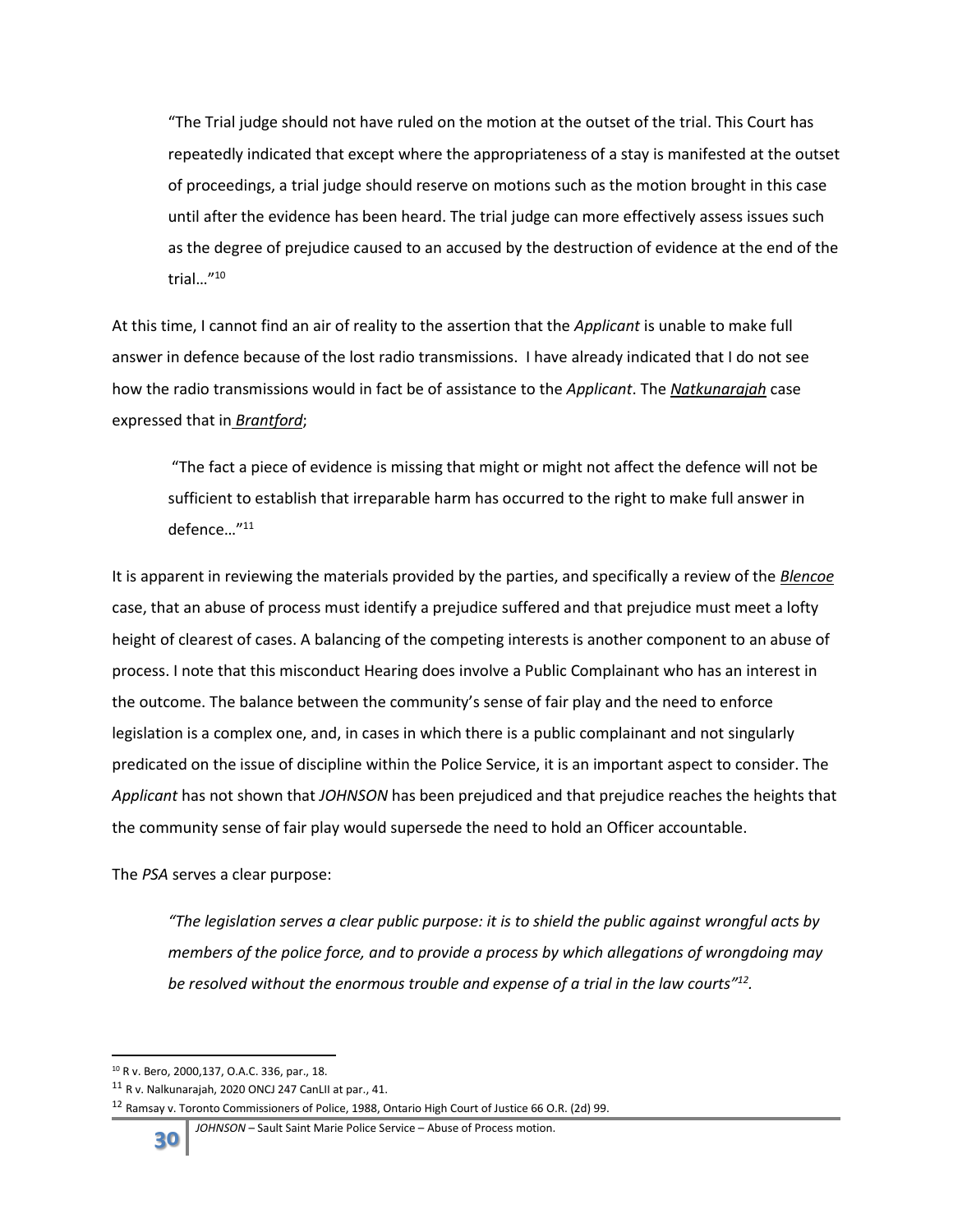In reviewing the plethora of cases provided by both parties, I have gained good insight into the jurisprudence surrounding an abuse of process in relation to production, lost evidence, and stay. I find that I agree with the *Responden*t that the case here in *JOHNSON* is not a case for a finding of abuse of process to warrant a stay. The cases cited that support a finding of a stay are not similar to what we have here, and what we have here does not speak to a finding of an abuse of process, let alone reach the plateau required in order for me to stay the proceedings.

The Motion has been explained and has rectified some of the issues identified by the *Applicant*. This Motion has flushed out the missing calls, reviewed data, and gaps pertaining to the production concerns, with only the radio transmission data remaining unresolved. The loss of this data has been explained and I have indicated my position on this information at this point in the process. Should the *Applicant* wish to bring viva voce or documentary evidence before the Tribunal proper when that evidence can be adduced with the case as a whole, I would consider that argument at that time.

## **Conclusion**

I find that the production meets the standard required of the *Respondent*. No unfairness is evident to *JOHNSON* at this preliminary point. There has been no prejudice uncovered by the *Applicant*. No abuse of process is found, therefore no remedy is necessary particular to the factual grounds identified by the *Applicant* pertaining to;

- 1. The *Responden*t, in failing to provide full disclosure of all recordings of incoming calls to the police station on July 7, 2020, has caused irreparable harm to the *Applicant's* ability to make full answer in defence, as that evidence has now been destroyed and/or is unavailable, and cannot be produced.
- 2. The *Respondent* has consistently failed to provide disclosure in a timely fashion, as requested, by the *Applicant* on several occasions; in some instances, failing to provide the information requested, and in other instances, providing disclosure days before the Hearing was scheduled to commence.
- 3. The *Respondent* has abdicated its duty to conduct a full and fair investigation, by failing to request, collect, and subsequently review relevant evidence, prior to serving the *Applicant* with Notice of Hearing, for which it seeks dismissal, and recommending criminal charges be laid against the *Applicant*.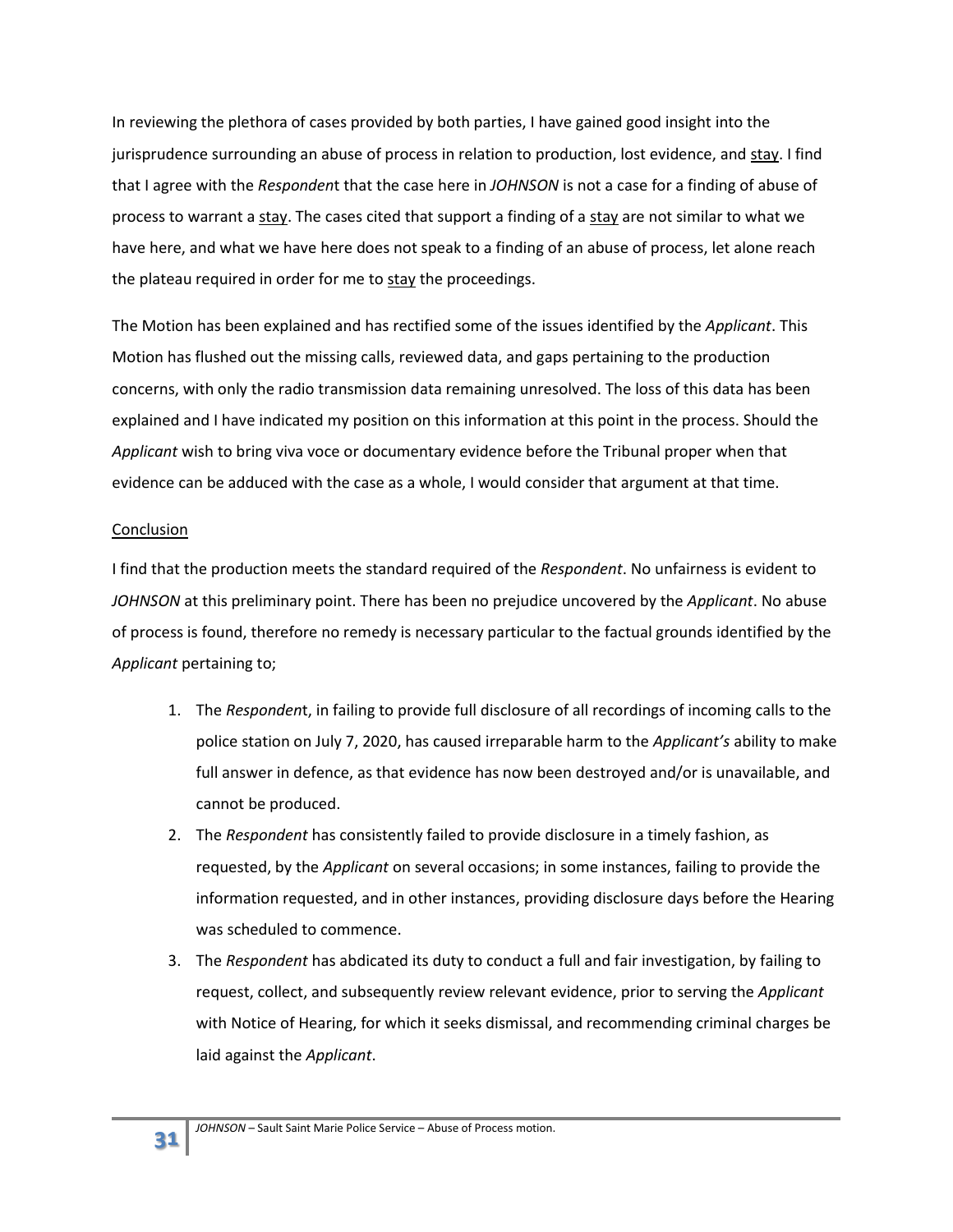What is left for me to consider at an appropriate time in the Hearing proper is whether the *Respondent*  failed to produce evidence that is relevant, as it bears upon decisive, or at the very least, potentially decisive, issues in the Hearing as outlined by the *Applicant*. This has to do with the radio transmission data not collected and now lost because of a ransomware attack on the records of the *SERVICE*.

What I found helpful was to review section 8 SPPA, *PSA* section 83 (5), prior cases, and any findings by the appellant body provided by the Parties. They have all informed me what the requirements are of a fair Hearing.

*"Where the good character, propriety of conduct or competence of a party is an issue in a proceeding, the party is entitled to be furnished prior to the hearing with reasonable information of any allegations with respect thereto<sup>13</sup> .*

I find that continuing with this misconduct Hearing will not violate the good conscience of the community, nor will it negatively impact the fundamentals of natural justice and procedural fairness. I would be suggesting that it was impossible to proceed with this case, if I were to find the case for a stay and clearly it is not.

The integrity of this proceeding is intact. Any unfairness perceived by the *Applicant* because of the lost radio transmission recordings has not, at this point in the proceedings, been demonstrated as indicative of a prejudice that reaches the clearest of cases test.

These misconducts have been properly placed before this Tribunal and *JOHNSON* has been provided with the information pertaining to the alleged misconduct such that he can make full answer in Defence.

It is time to hear the case for the *SERVICE* and hear what the *Applicant* wishes to say in reply.

<sup>&</sup>lt;sup>13</sup> Statutory Powers Procedure Act, [RSO 1990] s. 22 as amended, section 8.